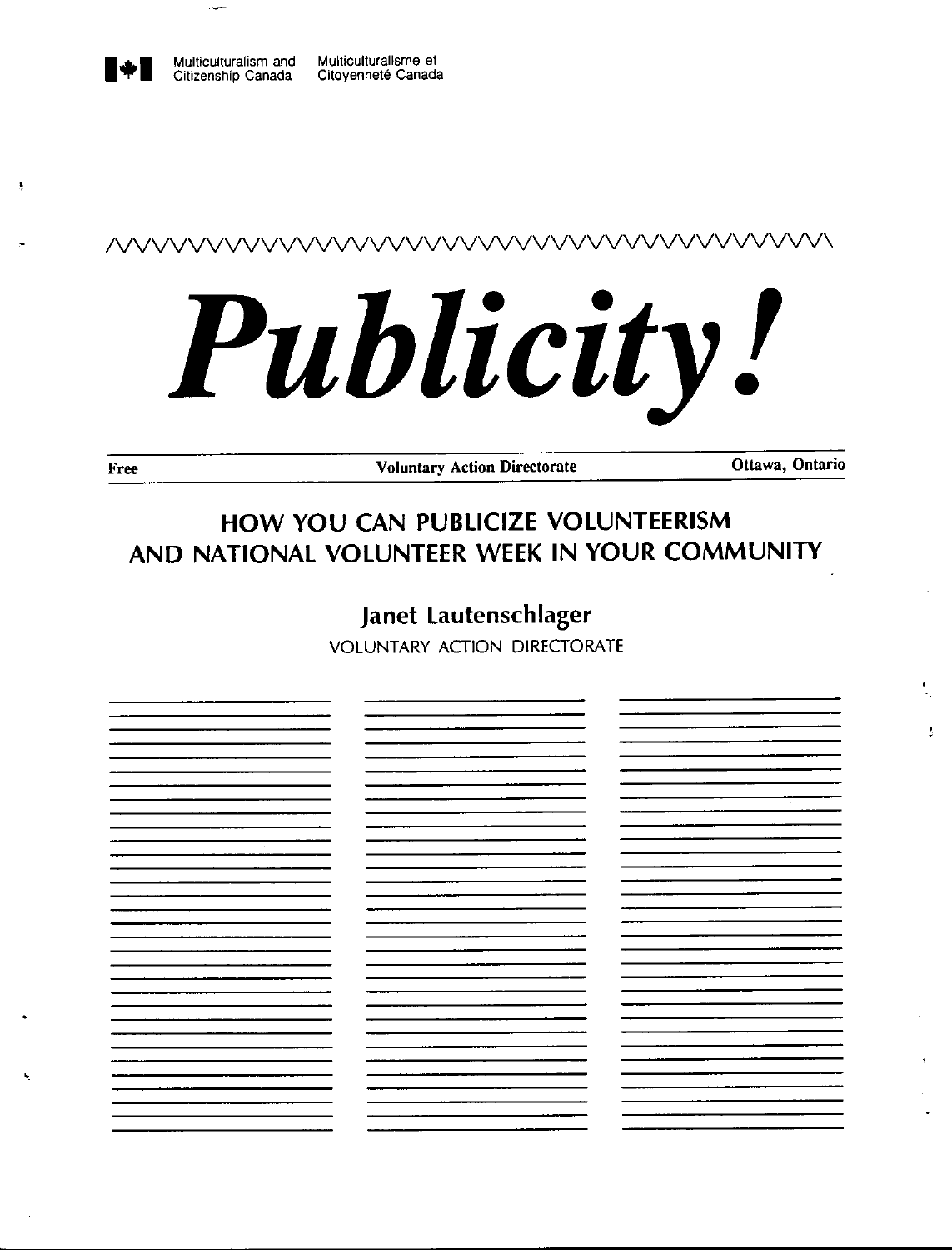

**HOW YOU CAN PUBLICIZE VOLUNTEERISM AND NATIONAL VOLUNTEER WEEK IN YOUR COMMUNITY** 

# **Janet lautenschlager**

VOLUNTARY ACTION DIRECTORATE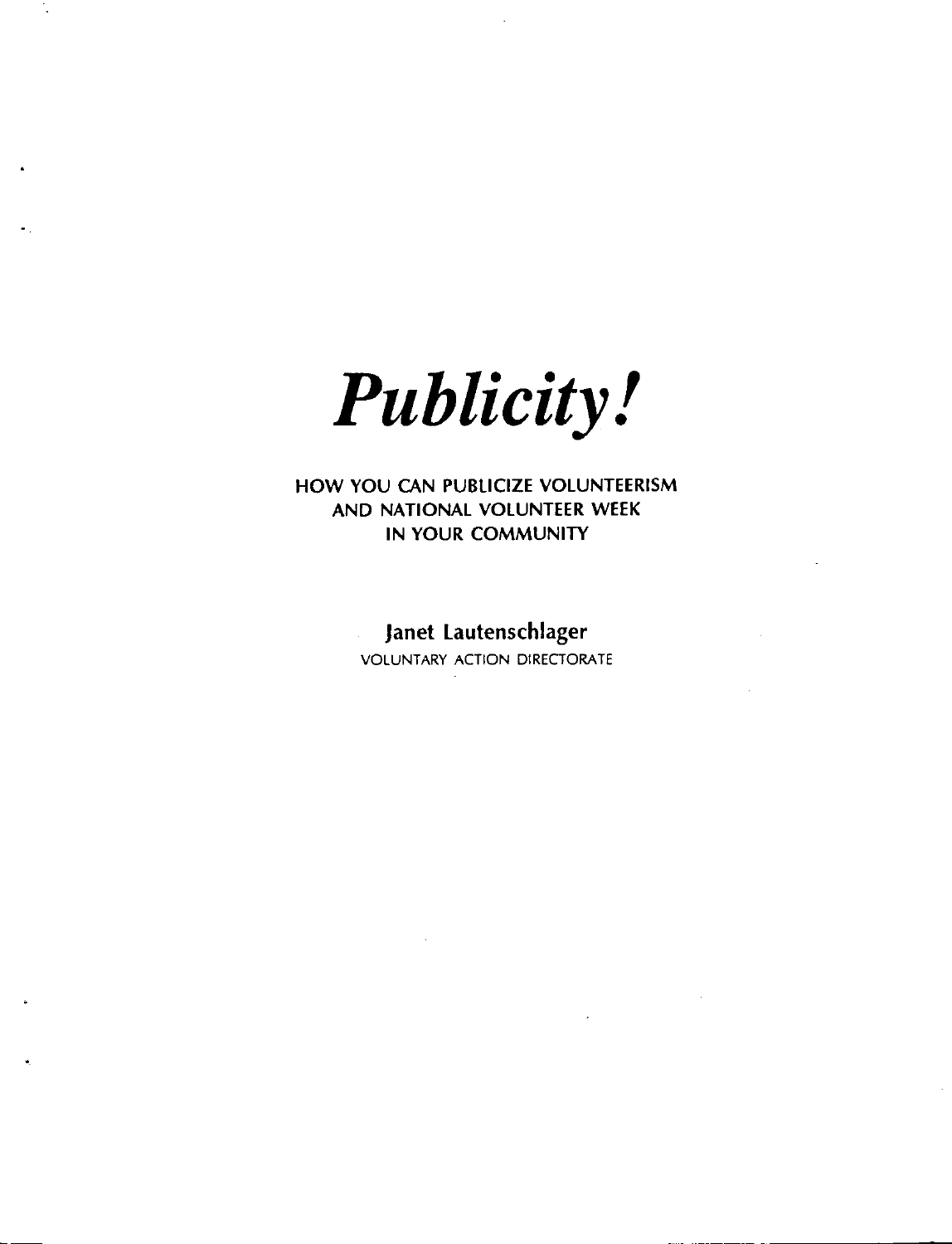#### **Do you want to reprint part of this book?**

Charities and non-profit groups are welcome to copy and adapt portions of this book for internal use, on condition that you give full credit to the contributors. Written permission isn't required. However, the Directorate would find it useful to know how this material is used, so please write:

> Voluntary Action Directorate Multiculturalism and Citizenship Canada Ottawa, Ontario **KIA** OMS

This publication is designed to provide accurate and authoritative information on the subject matter covered. Please use it with the understanding that the author and the contributors are not engaged in rendering legal or accounting advice. If legal advice or other expert assistance is required, consult a competent professional. The analysis contained herein represents the opinions of the author and contributors. In no way should it be construed as either official or unofficial policy of any government body.

♦

Published by the Voluntary Action Directorate of the Department of Multiculturalism and Citizenship

#### ♦

Design: Douglas M'Kercher

♦

© Her Majesty the Queen as represented by the Minister of Supply and Services, 1992.

♦

ISBN 0-662-19385- 7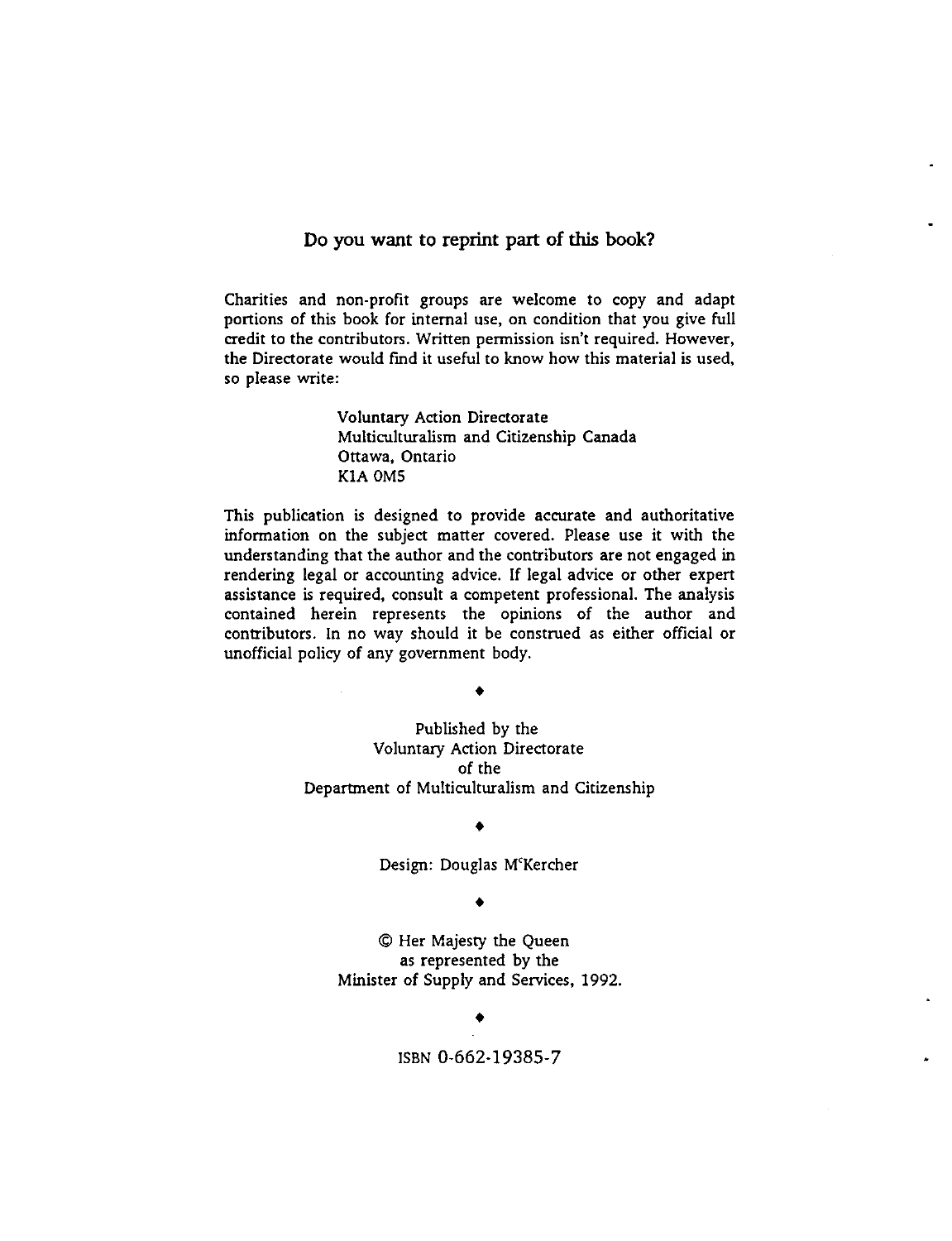# **TABLE OF CONTENTS**

|   | <b>Preface</b>                                                                                                                                                                                                                                                                                                                   | v               |
|---|----------------------------------------------------------------------------------------------------------------------------------------------------------------------------------------------------------------------------------------------------------------------------------------------------------------------------------|-----------------|
| 1 | The Importance of Promoting Volunteerism                                                                                                                                                                                                                                                                                         | 1               |
| 2 | Keys to Successful Publicity<br>The difference between promotion and publicity<br>Publicizing National Volunteer Week<br>and local promotional events<br>Planning for success<br>Finding the angle<br>Telling the story<br>Taking stock of your media resources<br>Approaching the media<br>Getting into print<br>Getting on air | 3               |
|   | 3 The Mechanics of Developing Publicity Materials<br>The Basics<br>Preparing your news release<br>Preparing your media advisory<br>Preparing a feature release<br>Placing PSAs to your best advantage<br>Community calendar listings                                                                                             | 15 <sub>1</sub> |
|   | Appendix<br><b>Samples of Publicity Materials</b><br>for National Volunteer Week<br>a) News releases<br>b) Public service announcements for the radio<br>c) Fact sheets for media kits                                                                                                                                           | 21              |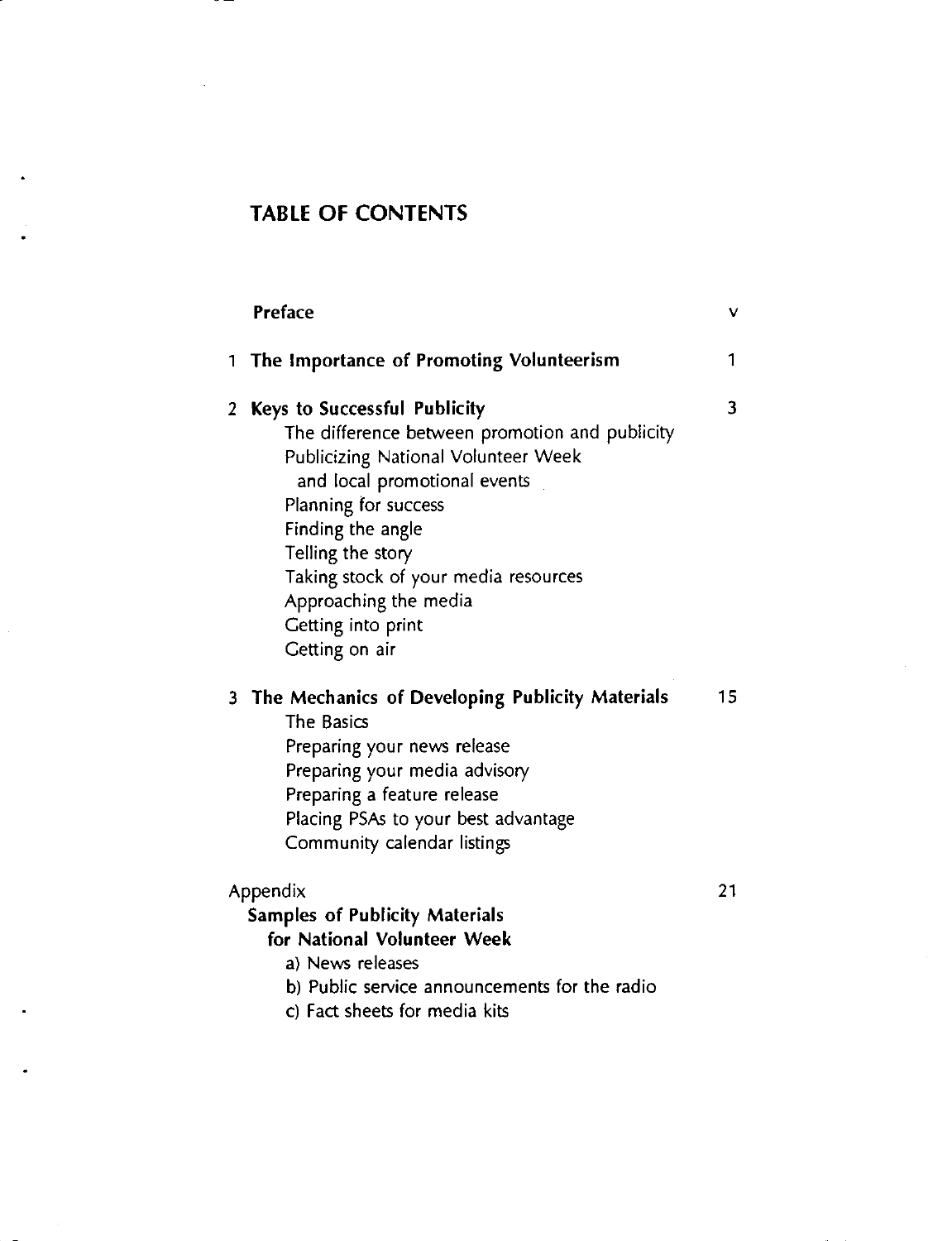# **PREFACE**

The tradition of voluntarily helping individuals, communities and causes represents the very best in the Canadian legacy  $-$  a tradition that remains alive and well today. Nevertheless, to ensure that the spirit of volunteerism continues to thrive in communities across the country, it must be continually nourished through increased recognition and public awareness of the vital role played by volunteers.

The Voluntary Action Directorate supports the growth and diversity of the voluntary sector in Canada through promotion of the concept of volunteerism. This guide to media publicity through the media has been developed to help smaller volunteer centres and other voluntary organizations publicize activities promoting volunteerism at the community level during National Volunteer Week and throughout the year.

To help small organizations approach their local media, we have included samples news releases, media advisories, and public service announcements, as well as fact sheets on National Volunteer Week and on volunteerism in Canada. These materials can be adapted to highlight the special needs and issues of your community.

This guide to publicity is a companion to *Promoting Volunteerism*  (published by the Voluntary Action Directorate in the summer of 1991) which takes a broader look at strategies and approaches to promoting volunteerism. For detailed reference tools on public relations, publicity, media relations, community relations and public education, we refer you to the list of manuals and guides in *Promoting Volunteerism.* This annotated list also contains information on where to buy or borrow these materials.

We welcome readers' comments on this resource book, and encourage suggestions on other types of resources that would be useful for promoting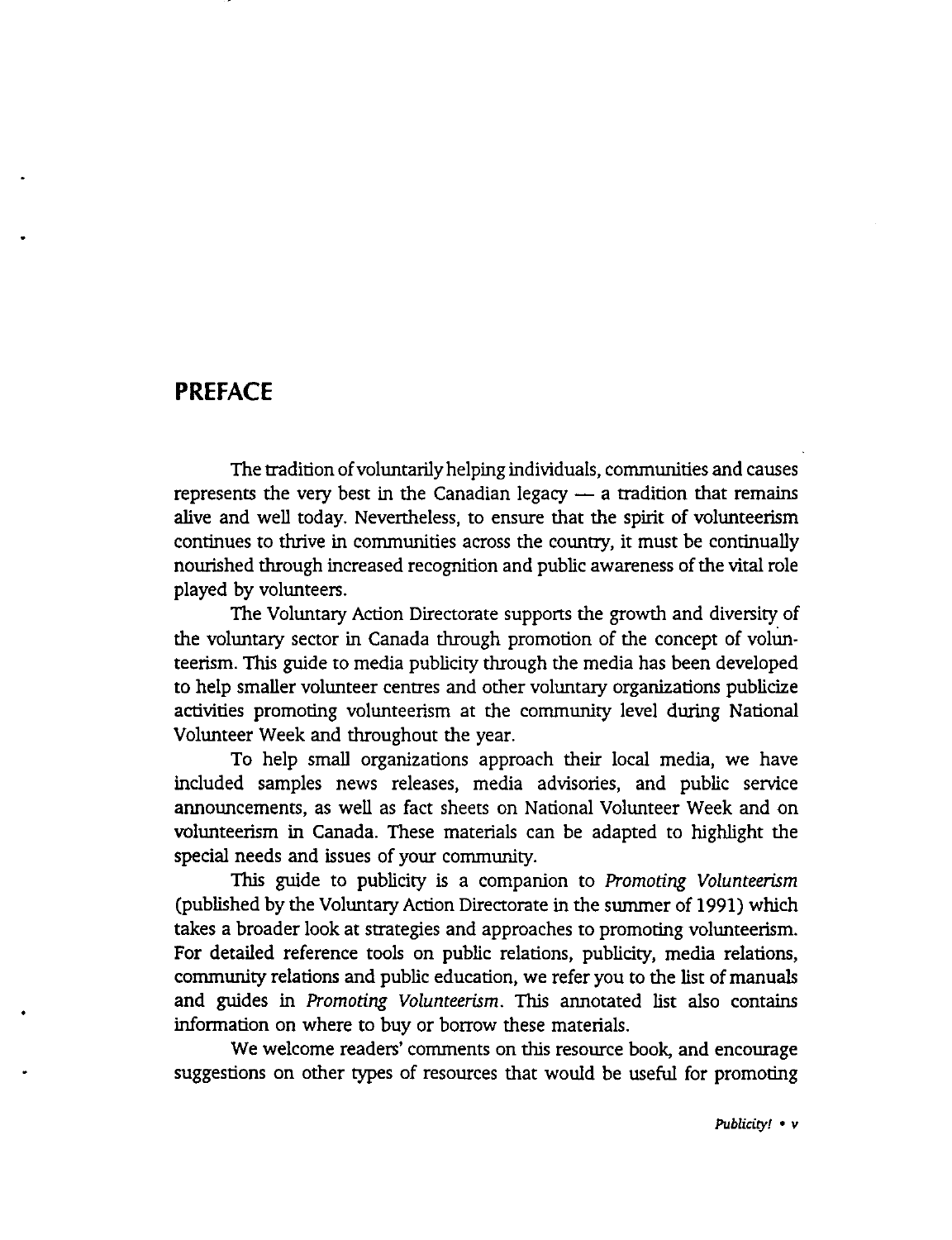volunteerism at the community level. Please contact us at:

Voluntary Action Directorate Multiculturalism and Citizenship Canada Ottawa, Ontario KIA OMS

| Telephone: | $(819)$ 994-2255 |
|------------|------------------|
| Fax:       | $(819)$ 953-4131 |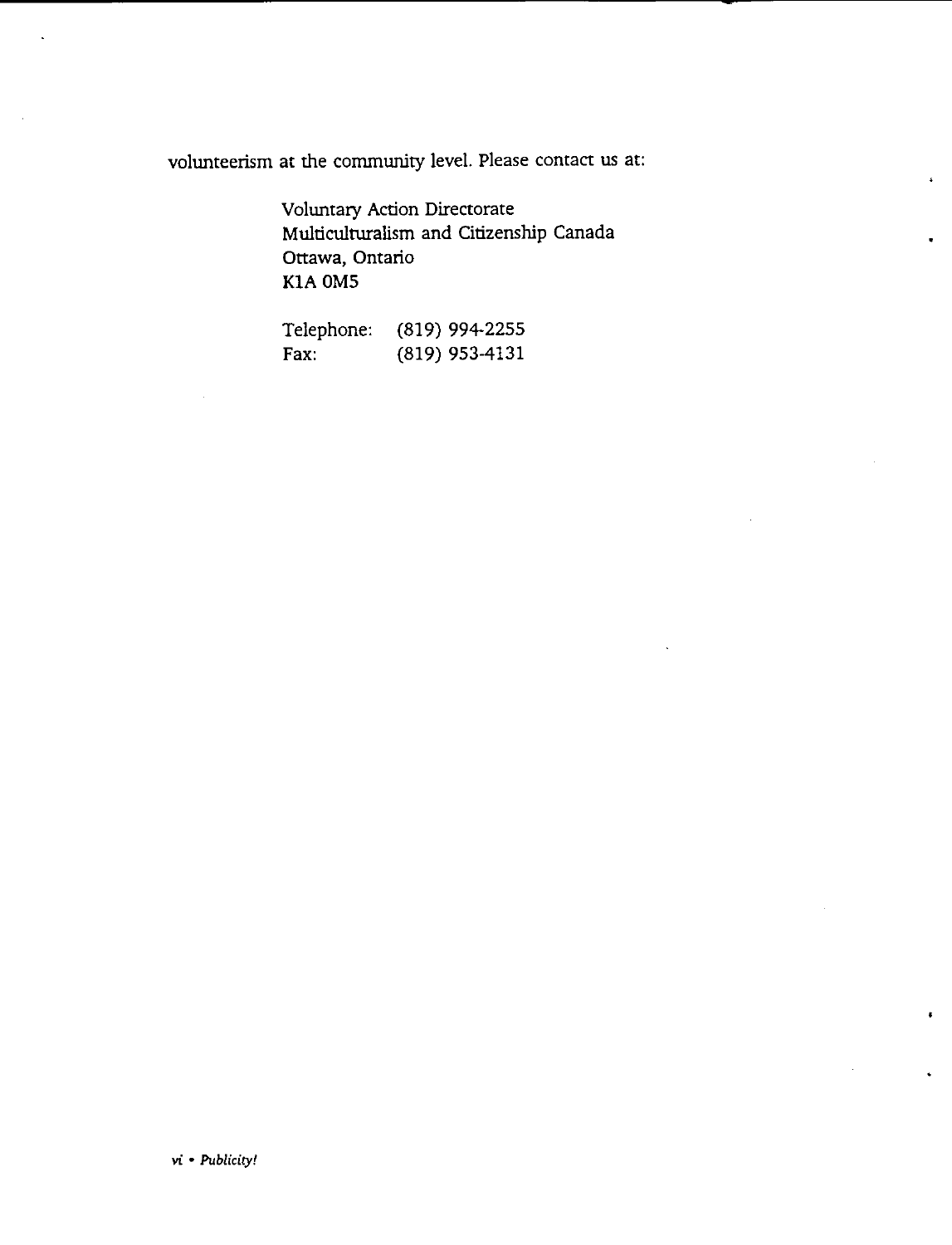**1** 

# **THE IMPORTANCE OF PROMOTING VOLUNTEERISM**

Canadians have a long tradition of helping individuals, communities and causes. Yet this sense of responsibility for the well-being of our fellow citizens and the quality of life in our communities must be continually nourished.

We cannot afford to assume that there will always be enough volunteers. Nor can we assume that volunteering is a self-perpetuating activity. Recent studies have suggested that most people do not necessarily consider volunteer work as a retirement or leisure option.

We need to strive continually to reinforce the volunteer spirit in Canada by nurturing current volunteers, whether new or seasoned, and by encouraging others to become involved. It is also crucial to instill the concept of volunteering and community service as a way of life for all citizens, particularly for our children and youth who will form the volunteer corps of the future.

The first step in achieving these goals is to publicly recognize the work accomplished by volunteers, not only during National Volunteer Week but also through year-round promotion. Public recognition of volunteer work will make Canadians more aware of the vital role volunteers play in our society and of the critical need to ensure the constant availability of qualified and dedicated volunteers.

Historically, female homemakers were the mainstay of the volunteer force, particularly in the human services. However, since women are entering the labour market in increasing numbers, the availability of the ''traditional" volunteer has decreased markedly. In the 1990s, it is both essential and desirable for voluntary organizations to reach out to a much broader pool of potential volunteers. For example, strategies which target members of ethnocultural groups will eventually result in the creation of a volunteers base that more accurately reflects the multicultural and multiracial reality of Canada.

Recent years have also seen shrinking government support for human

*Publicity/* • *I*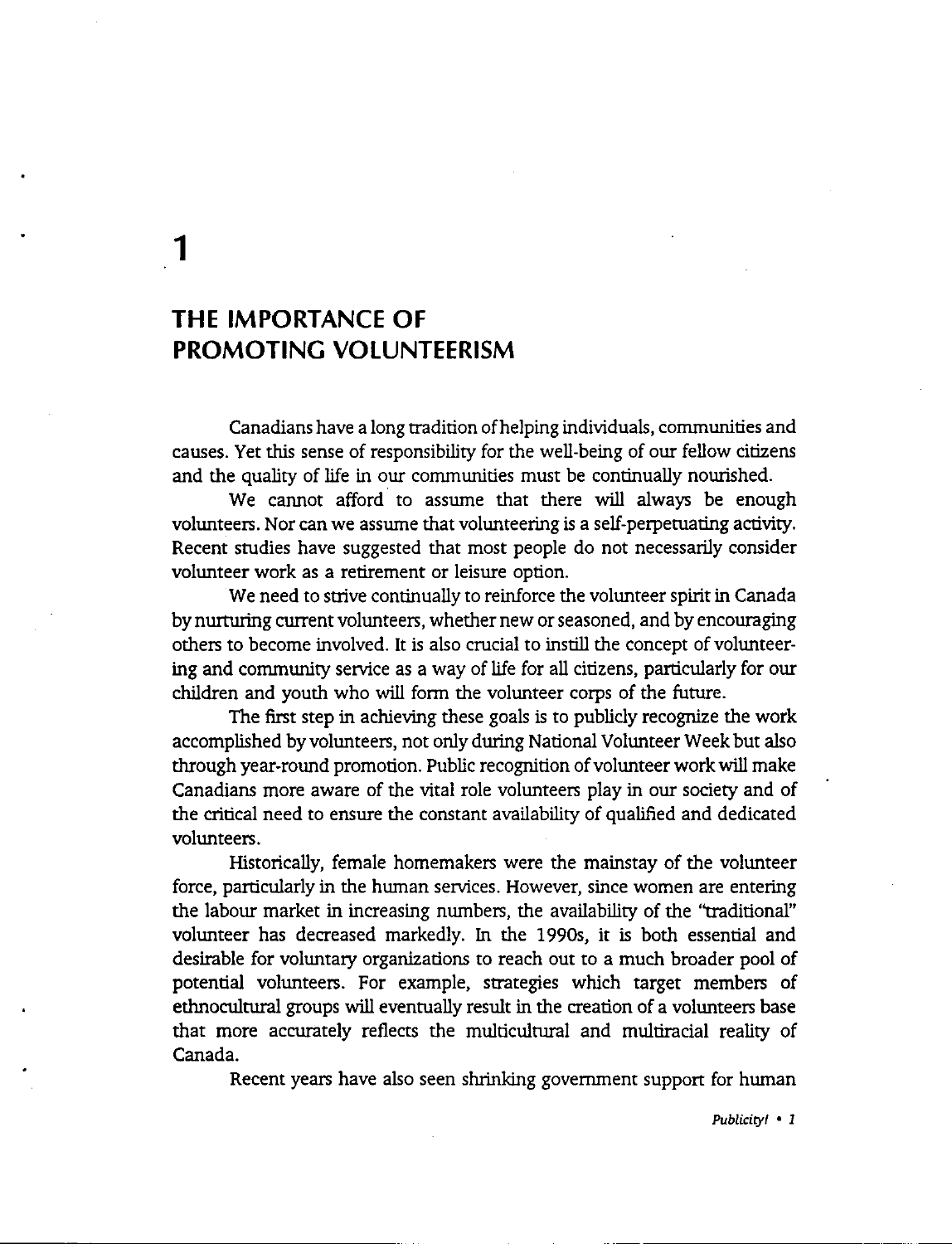services in response to severe fiscal constraints. This situation has had a great impact on the demand for volunteer services. The need for volunteers to address urgent needs and pressing social issues is growing at an alarming rate, and this is putting enormous pressure on volunteer centres and other voluntary organizations across the country.

Today, more than ever, we need to ensure that the volunteer force across Canada continues to grow and that its members are properly placed, trained, managed and recognized. Volunteers are a precious commodity - too precious to be taken for granted.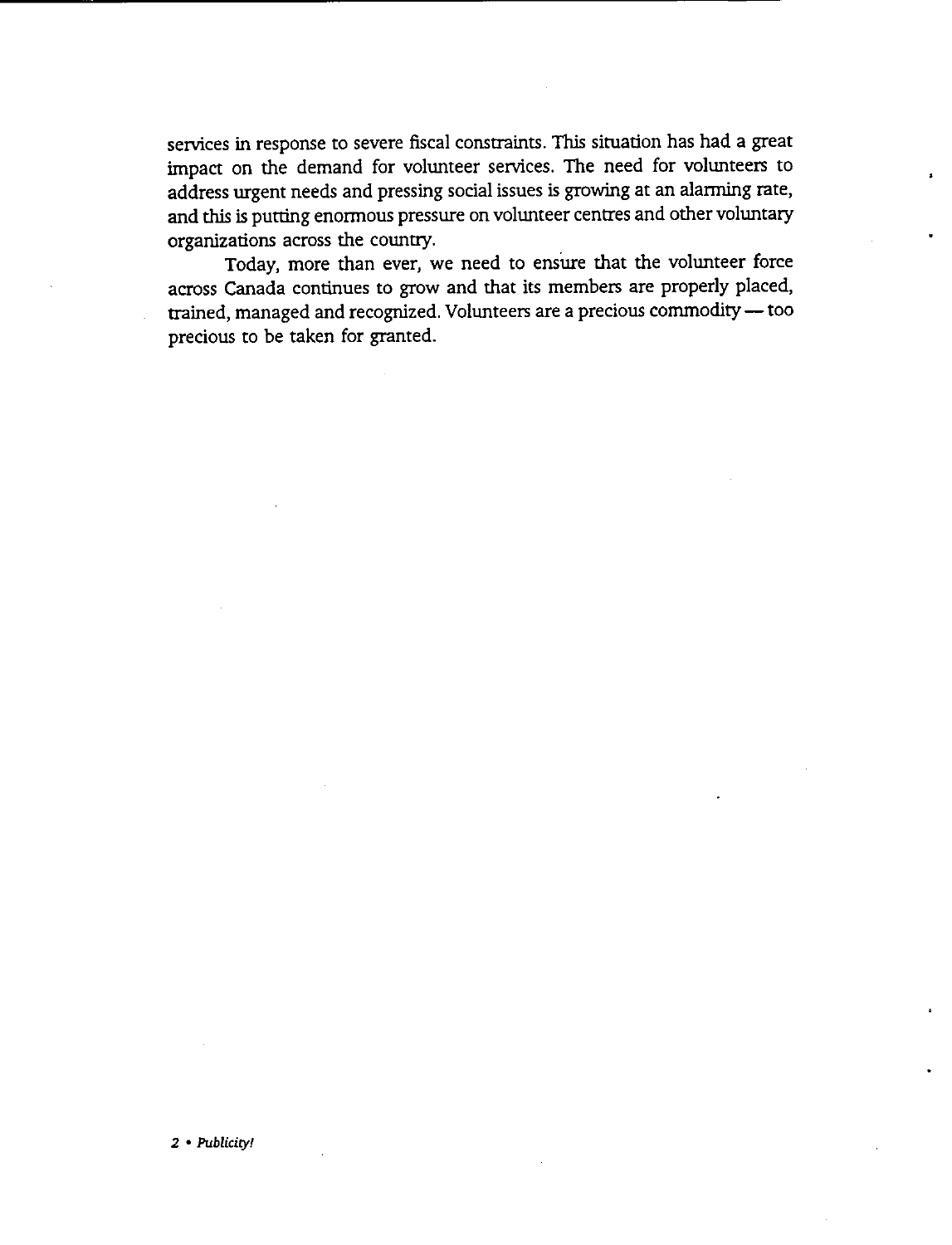# **2**

### **KEYS TO SUCCESSFUL PUBLICITY**

#### **The difference between promotion and publicity**

Promotion is communication designed to capture public interest and to gain recognition, understanding and support for an organization, a service, or a cause. It can involve printing a poster, mailing out brochures, handing out flyers, posting notices throughout your community, setting up an exhibit in a shopping mall, hanging a banner across your main street, displaying a window card in a store, or giving a speech. Promotion includes both advertising and publicity.

The component of promotion that deals with "free" exposure through the media is known as publicity. While unlike advertising, you do not have to pay for time and space, you do have to earn coverage by supplying appealing and newsworthy information of public interest.

The designation of a special time during the year, such as National Volunteer Week, provides a ready-made publicity vehicle. Publicity is all the information about the Week and about the work of volunteers in your community that you can get before the public though newspapers, radio and television. This includes such activities as news announcements about your special event, stories about the recipients of a volunteer award, feature articles about issues and trends in volunteerism, a letter to the editor or an editorial on the critical need for volunteers, an appearance on a radio interview program, and a video-taped story on a television news show.

The purpose of National Volunteer Week is twofold: to recognize and thank volunteers and, equally important, to promote volunteering by making it more visible to the general public. When you attract public attention to celebrations during the Week and the accomplishments of volunteers **in** your community, you are also increasing public understanding of the contribution that volunteers make to your community and to Canadian society.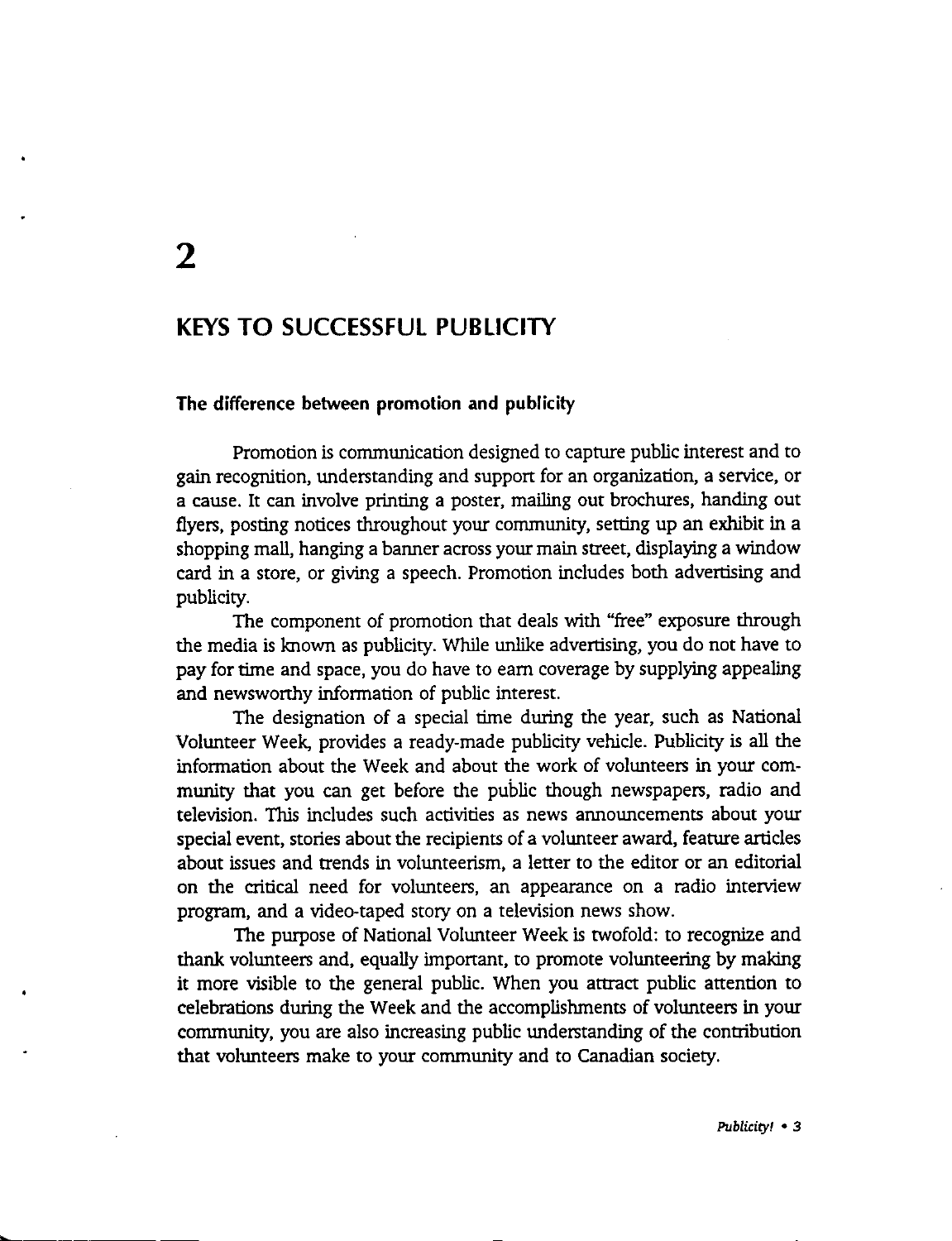#### Publicizing National Volunteer Week and local promotional events

You are planning a special event to promote National Volunteer Week, and it is taking a lot of work. However, if everything goes well and if your story is told in print and on the airwaves, all that hard work will pay handsome dividends in promoting volunteerism in your community.

The best way to increase attendance at your event and to ensure coverage in the media is to launch a publicity campaign. Advance planning and attention to detail are essential ingredients in a successful publicity campaign. However, before you develop your news release and other promotional material, you must know whom to contact, what approach to take, and what your deadlines are. Good planning will always pay off.

One of your prime tasks in promoting volunteerism involves ''personalizing" the issue — that is, interpreting the vital importance of volunteer work to the public by connecting it with the lives of the people in your community. Since a publicity campaign usually needs a central theme to make it effective, it is advisable to try to find a more focused topic than volunteerism in general. Remember that human interest stories are usually the most appealing. And, the language and point of view you use in both written and face-to-face communications must be chosen to suit the priorities and interests of the media people you are addressing.

#### **Planning for success**

Publicity should be a very deliberate process, with every move carefully thought out well in advance. A well planned publicity strategy can save you many headaches and, most importantly, will help you come out ahead in the competition for scarce newspaper space and air time. Timing is crucial in the distribution of materials for the media since their deadlines are fixed.

The main steps in developing your plan are as follows:

- © Set up your committee.
- @ Determine responsibilities of each committee member; assign one person to make all the media contacts.
- @ Establish your publicity goals, the overall theme and specific messages for your campaign (e.g., the economic contribution of volunteers; the vital services provided by community volunteers; the urgent need for volunteers in human services).

*4* • *Publicity!*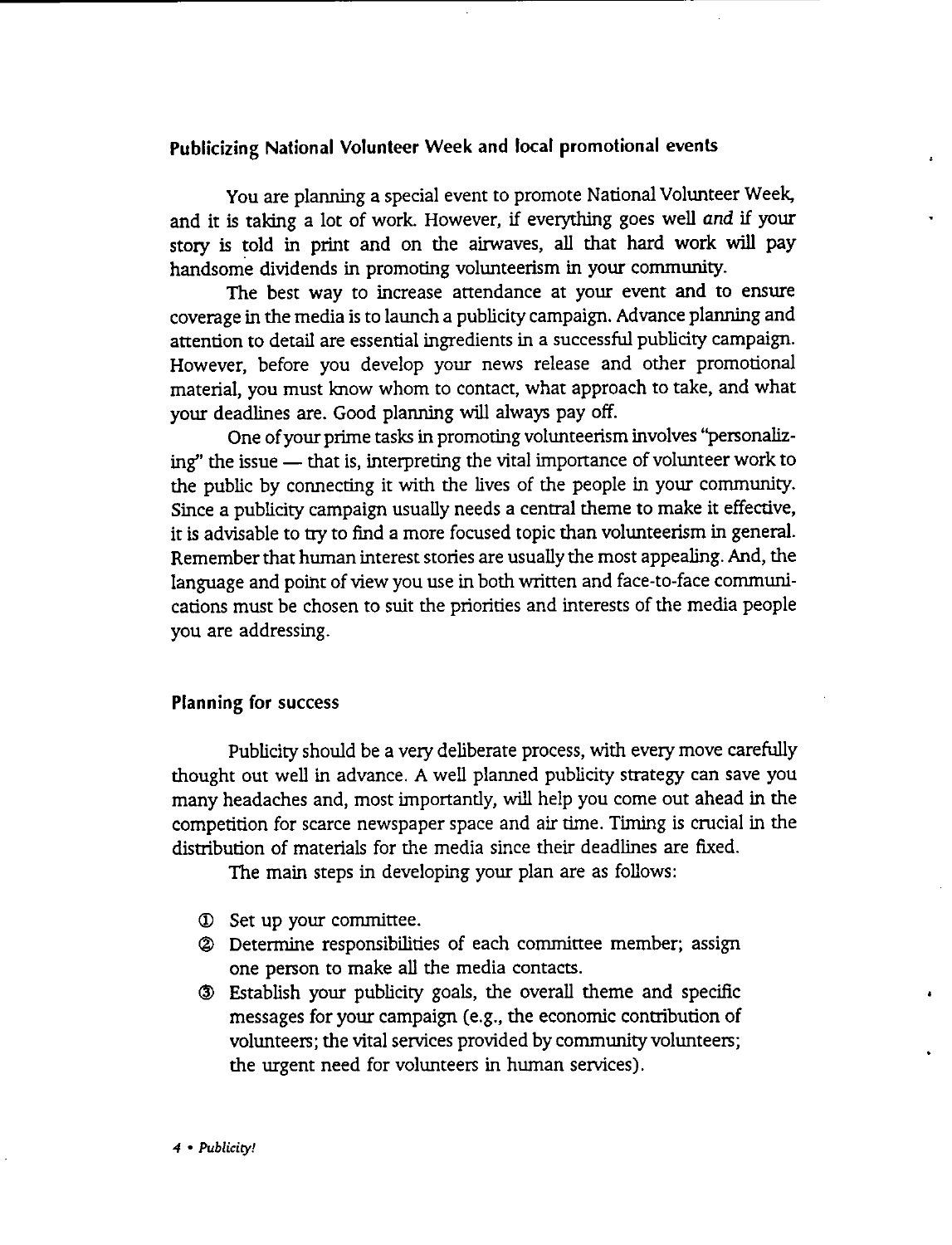- © Figure out what publicity tools you will be using (e.g., news release, media kit, invitation to media representatives to cover your special event, public service announcement, pre-written article, photographs, letter to the editor).
- @ Map out your timetable with specific target dates for each activity or action required (allow ample lead time since each publicity effon is often more time-consuming than it appears).
- ® Draw up a media list and identify the contacts who are most likely to be interested in your message.
- (1) Develop the materials needed to interest key media contacts in your story.
- @ Approach key media contacts.
- @ Follow up by sending a thank you note if your material was used, reiterating the wonhiness of your cause. If your material was not used, consider calling the editor, reporter, producer or program manager and try to find out why (for future guidance).

#### **Finding the angle**

National Volunteer Week and events to recognize volunteers and promote volunteerism will probably not be considered fast-breaking, "hard" news that would run on the front page of a newspaper or be a focus of news broadcasts on radio or television. Most likely, your publicity will involve feature and human interest stories. Yet, even this so-called "soft'' news has to be newswonhy to warrant special attention. This means that the story must contain facts that really inform, must be objective, and must have a "hook''.

The "hook" is the most important thing in a news release and is, in fact, what justifies its release. The hook is what the rest of the story hangs on: it is the focus, the main point, the unusual idea, or the explanation of how the story will have an impact on the audience.

The commonplace is not news. If you come up with a unique or unusual angle, you will greatly increase your chances for media coverage for your special event. For example, although a traditional pancake breakfast may not be particularly interesting to the media, a pancake breakfast served by local dignitaries and celebrities to community volunteers might be.

Similarly, feature stories call for imagination because they do not draw their interest purely from the fact that something has happened or is going to happen. For instance, if you have a human interest story that you believe is worth telling, you could add a new slant to the statistics by calculating the cost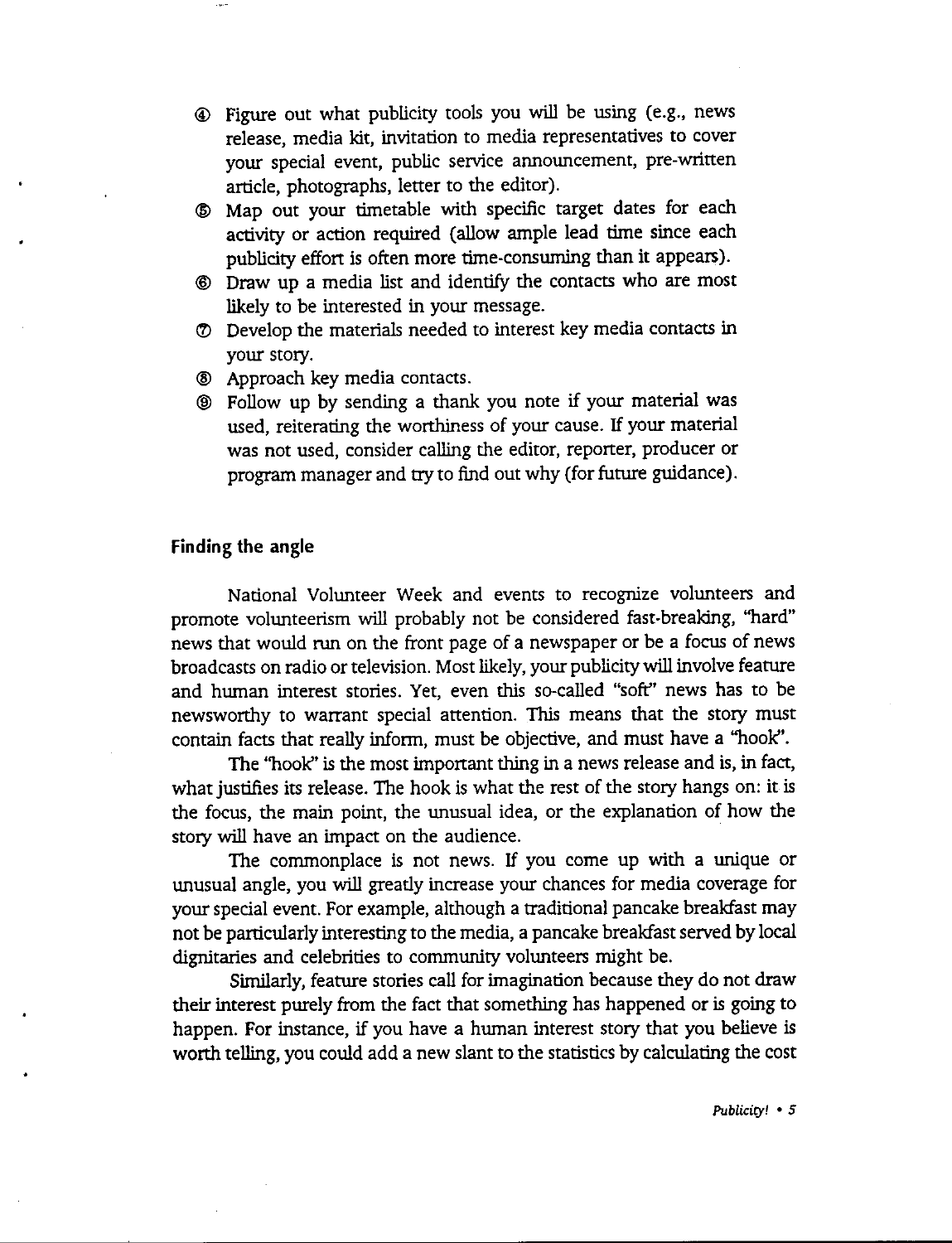to the community if no one was willing to volunteer. (You can calculate this figure for the number of people in your community by using the average volunteer participation rate for the country as a whole or for your province based on the findings of the National Survey of Volunteer Activity in Canada and the average wage in the service sector).

As a general rule, the local appeal will help ensure media coverage  $$ local statistics, local volunteer heroes, local dignitaries. Since National Volunteer Week is community based, this is a natural approach.

Try to put yourself in the place of a news editor or program director. The more you help media people do their job, the better your chance of success in your own job. It is the business of the media to capture and hold the attention of their audience (whether readers, listeners or viewers), and they are constantly seeking to uncover and write about the unusual. Unusual service, unusual performance, unusual tasks: these are some of the things that will make good copy. You can make it as easy as possible for them by suggesting viable hooks for stories.

Here are some possible stories and story angles that might be appropriate and interesting ways to promote volunteerism:

- profiles of outstanding volunteers (the work they have accomplished and how it has benefited an individuals or the community; a day in their life as a volunteer; an unusual type of volunteer activity);
- portraits of individual clients (for example, recent immigrants, elderly citizens, seriously disabled people, children "at risk'') and how volunteers have made a difference in their lives;
- a profile of an highly effective volunteer program that you run (particularly if it is a major anniversary year for the program);
- a profile of an innovative volunteer program that you run (for example, one that encourages the participation of ethnocultural minorities, people with disabilities, youth or seniors); and
- a historical look at the role and contribution of volunteers in your community (particularly if it is a major anniversary year for your municipality).

If your local television station has just done a mini documentary on youth in trouble with the law, you might suggest to the producer a special feature on outstanding volunteers in your community who are actively involved with the criminal justice system. If family violence is a topic that has been receiving a lot of attention in your local paper recently, you might want to send a letter to the editor to singling out the volunteers who work with the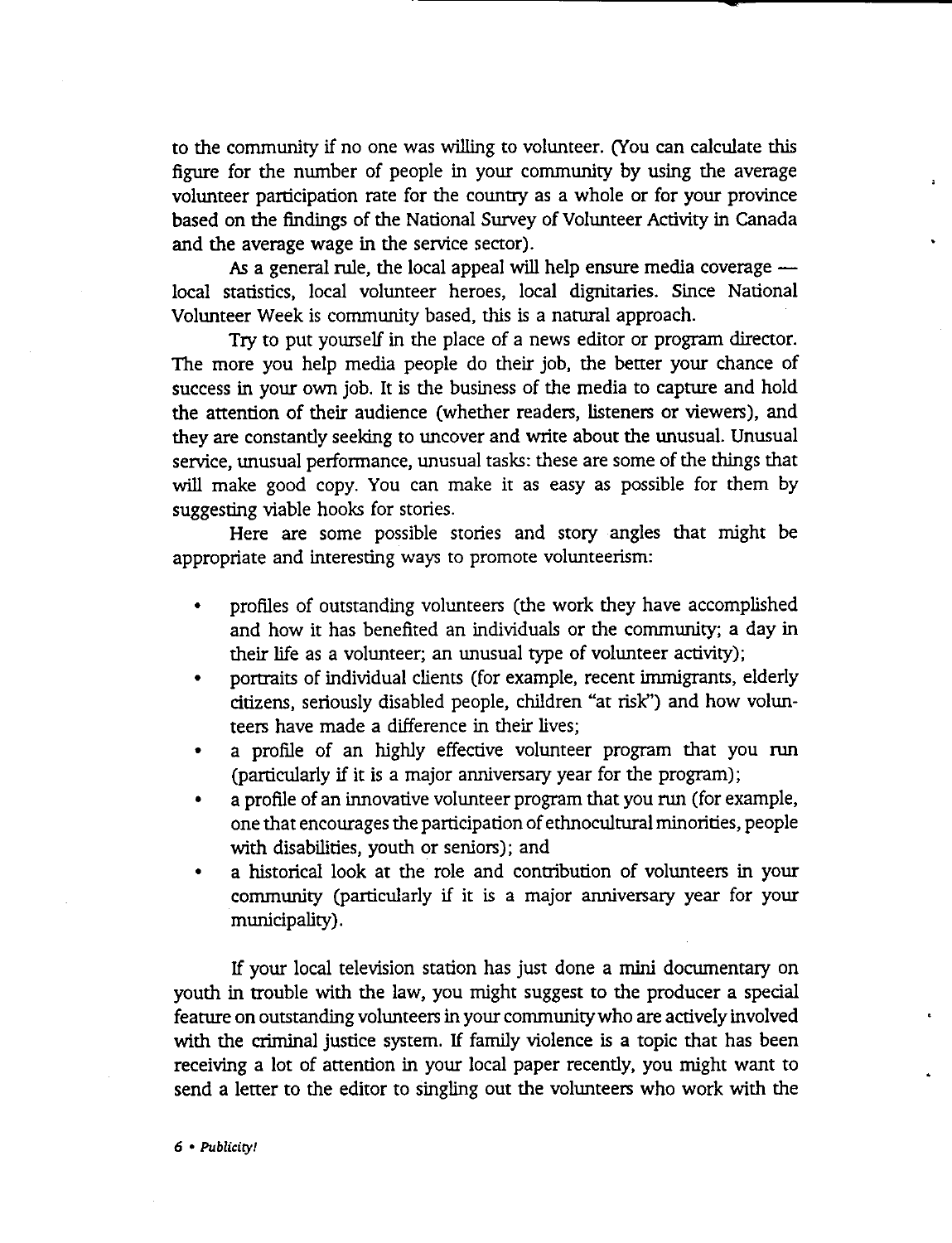local women's shelter and abused children to thank them and explain the impact of their work. (The anonymity of the volunteers, however, should always be maintained.)

Research on the substance and reflection on the value behind story ideas will allow you to put together enough background information to make the story attractive to the largest number of media outlets. Remember to use a human interest angle wherever possible and to obtain permission from individuals (whether the volunteers or those they help) before you use their names in any publicity material.

#### **Telling the story**

"Copy" is the backbone of publicity. Copy is the text of a news or feature article, a captioned photograph, a letter for publication, the script for a broadcast. Whatever form it takes, the story must be told in the most direct and simple language possible.

**A news release** is the cornerstone of a publicity campaign and one of the most important sources of information available to the media. It is generally used to offer a factual or straightforward news story, such as an announcement of a special event or the release of an important new study. While major papers may not rely heavily on news releases, a significant portion of the local news that appears in community newspapers has been gleaned by editors from the news releases they receive. However, much of the success of a news release, even a very well written one on a truly newsworthy topic, depends on whether it was received by the right person at the right time.

A media advisory is a shorter version of the news release intended to flag the possibility of news rather than to tell a story. It could be used, for example, to alert all media within your community to the fact that National Volunteer Week is approaching.

**A feature release** offers the media, particularly a newspaper, a prewritten story that can be used with minimum effort. It offers the news hook that will give the story a human interest twist. Although not hard news, **a**  feature release still needs the element of timeliness, new significance, or relevance to a current topic.

A **public** service announcement (PSA) is a message of interest to the community or the general public for which the media donate air time or space. This is one of the most common forms of publicity for voluntary organizations because PSAs are run at no cost to the group. However, you have no control over when and where your PSA will appear. While it might be an audiotaped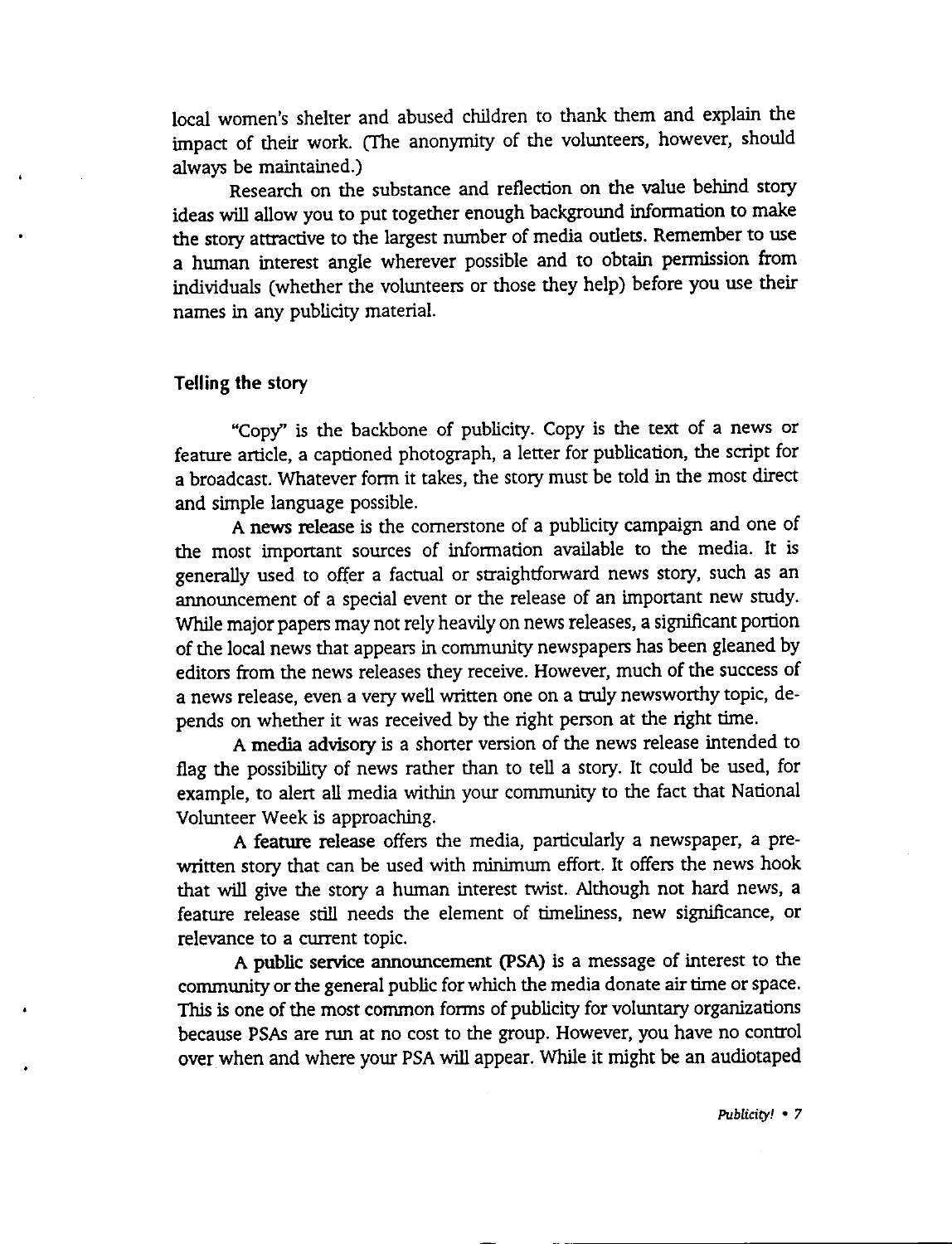or videotaped production similar to a commercial broadcast, it is also possible to get a lot of air time by distributing PSA scripts, known in the field as "live copy", for announcers to read. Almost all radio stations and some television stations use this format.

A community calendar listing is a mention in the media along with other events taking place around the same time. It is shorter than a PSA and gives fewer details.

A backgrounder provides explanatory and additional information in a brief, concise and easily readable fashion.

A fact sheet serves much the same purpose as a backgrounder. It might be a brief overview of your organization and its role in promoting volunteerism, a statement on the purpose of National Volunteer Week with a summary of its history, a statement of the purpose and history of a special volunteer award, or key facts on volunteerism.

**A media kit** serves to provide all the background that reporters and producers may need to develop a story, including background and biographical information. A media kit for National Volunteer Week might contain:

- $\checkmark$  a news release or media advisory
- $\checkmark$  background information on the Week (purpose, history, role of the volunteer centres, etc.) and on activities within your community to promote the Week
- $\checkmark$  a fact sheet citing key statistics on volunteerism, focusing on local information as much as possible
- $\checkmark$  highlights of the key trends and issues in volunteerism today
- ✓ biographies of volunteers being honoured
- $\checkmark$  suggestions for stories; an outline for a feature story; pre-written messages of thanks to community volunteers
- ✓ photographs of volunteers in action that relate to your news release or your proposed feature; 5x7 or 8x10 inch black and white glossies with a brief caption attached. These could be taken by a good amateur photographer.
- $\checkmark$  an annotated list of key sources on volunteerism that you could make available on short notice
- $\checkmark$  a backgrounder on your organization and its activities (for example, the number of volunteers and of individuals or groups served).

Don't forget to add your name, title (if appropriate) and telephone number.

*B* • *Publicity!*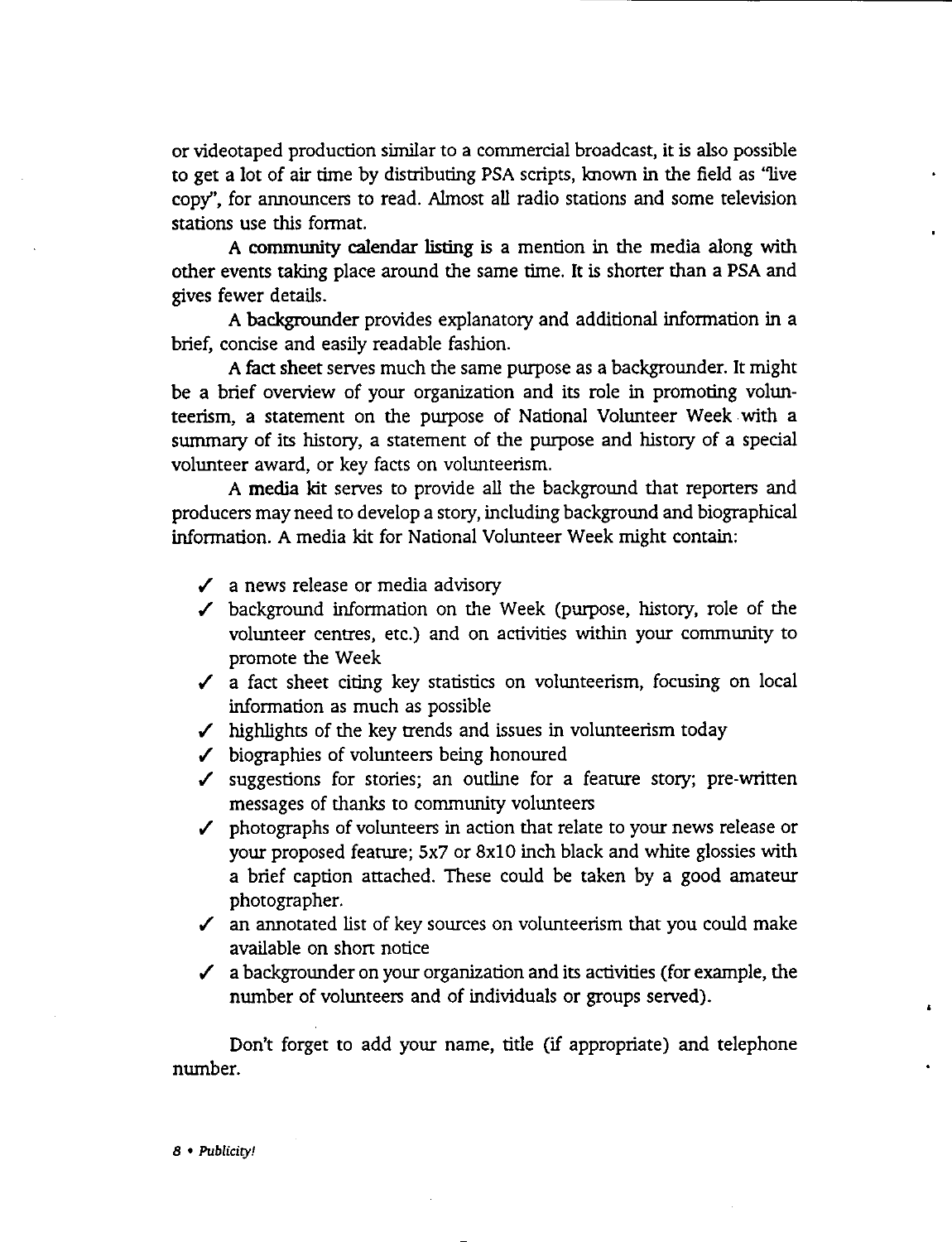#### **Taking** stock of your media resources

Your first step in organizing a publicity campaign is to take an inventory of all of the possible channels of communication to the public that are available to you. Begin by compiling a complete media list for your community, including neighbourhood newspapers or bulletins, regional weeklies or monthlies, shopper giveaways, campus radio stations and cable television stations. If the telephone book does not give a complete list, ask for assistance at the reference desk of your local library. For example, The *Matthews List,*  published in Toronto by Canadian Corporate News, gives a complete list of the main media across the country and is updated regularly.

Your next step is to study all of the media outlets on your master list to learn their interests and emphasis and to judge the potential interest of each in your publicity. Become an avid media watcher and study what types of items each of your potential markets prefer. For newspapers, take note of stories that relate to your organization's sphere of interest and monitor the editorial pages, letters to the editors and the columns. Learn what types of stories are used in the various sections. Become familiar with the content, style and format of news interviews, talk shows, etc. on your local radio and television stations.

Once you have identified those which are most likely to cover your story, create a more detailed list of selected media contacts that you wish to target in your campaign. The more limited your time, the greater the need to focus your energies.

Finally, you will need to create a method for collecting and organizing basic information on the key media resources you have decided to target. Find out to whom at the paper or station you should be addressing each type of publicity tool you are planning, when to send the information or make the personal contact, and how to present your story.

You will need to obtain and regularly update basic information on each of the following:

**for print media:** the name, address, fax and telephone numbers of the feature editor, editorial page editor, city editor, assignments editor, columnists, special writers, calendar editor, editor of Sunday edition, producers of talk shows, producer of public affairs and community-related programming; and

for radio and 1V: the broadcast schedule, deadlines, lead time required, format preferences for receiving information, length restrictions; audience analysis, areas of specialty or interest.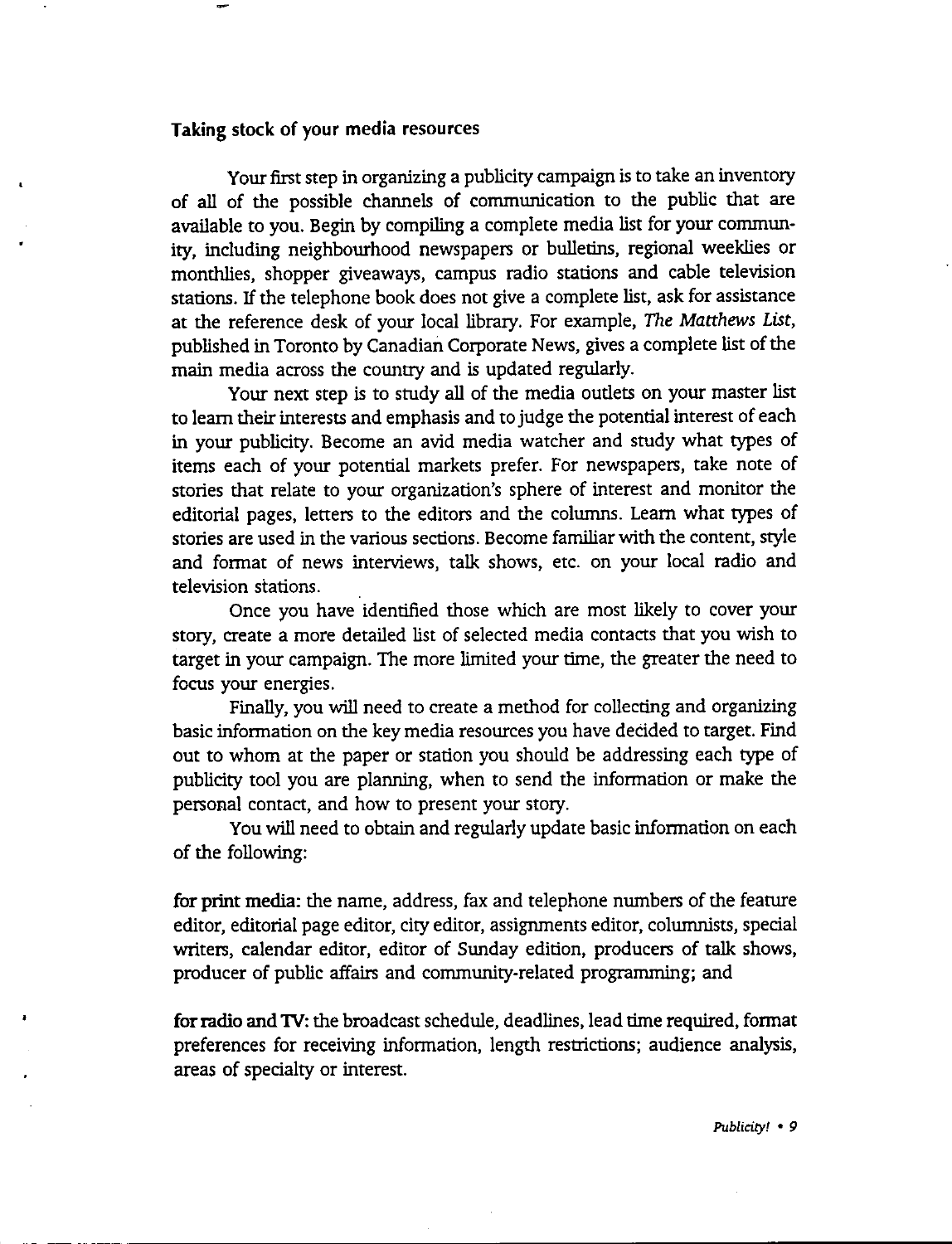#### **Approaching the Media**

To keep the approach and the message consistent, contact with the media is best handled by as few people as possible — ideally by *one* person.

Always bear in mind that media people rely on publicists like yourself to help them cover the bases. You are offering them genuine news ideas, and they will appreciate a solid story that is outlined clearly and factually.

Once you have carefully produced your material and identified the key contacts in the media, do you just send the material by mail? Do you call first? Send it and then call? Although there is no accepted protocol on this, the usual advice is to send the material with a brief covering letter that indicates that you will be calling soon.

The most common way to approach media people is to mail them your news release, invitation to a special event or public service announcement. Although this method often gets results, personal contact will usually increase your chances of coverage. In a smaller community, a news release may not even be necessary if more informal, personal lines of communication are available.

Here are some basic guidelines for contacting media people by telephone:

- **x** Begin by introducing yourself and making sure that you are not catching them at a bad time. Avoid contacting them near deadline time.
- **€** Be brief, organized and to the point and make sure what you have to say is as interesting as possible. Have your script well prepared in advance.
- @@ Be prepared to back up your lead with some precise factual or statistical information and to answer any questions that might come up.
- *l?* Ask if there are any questions they would like answered or any specific information they would like you to send.
- $\rightarrow$  Offer to come in for an interview at their convenience.
- $\boxtimes$  Follow up immediately with a personalized letter and additional information, even if you have already sent some material.

A "pitch" letter, whether used as the first point of contact or to follow up a phone conversation, should be brief and succinct. Open with a strong lead to pique the reader's interest  $-$  ideally, a striking fact, startling statistic or controversial question. Then, move straight into the feature story idea, offering several different angles and indicating why the story would be of interest to the audience in question.

Each letter should be tailored to the particular contact person to whom it is directed. If you have already spoken with her/him, add an introductory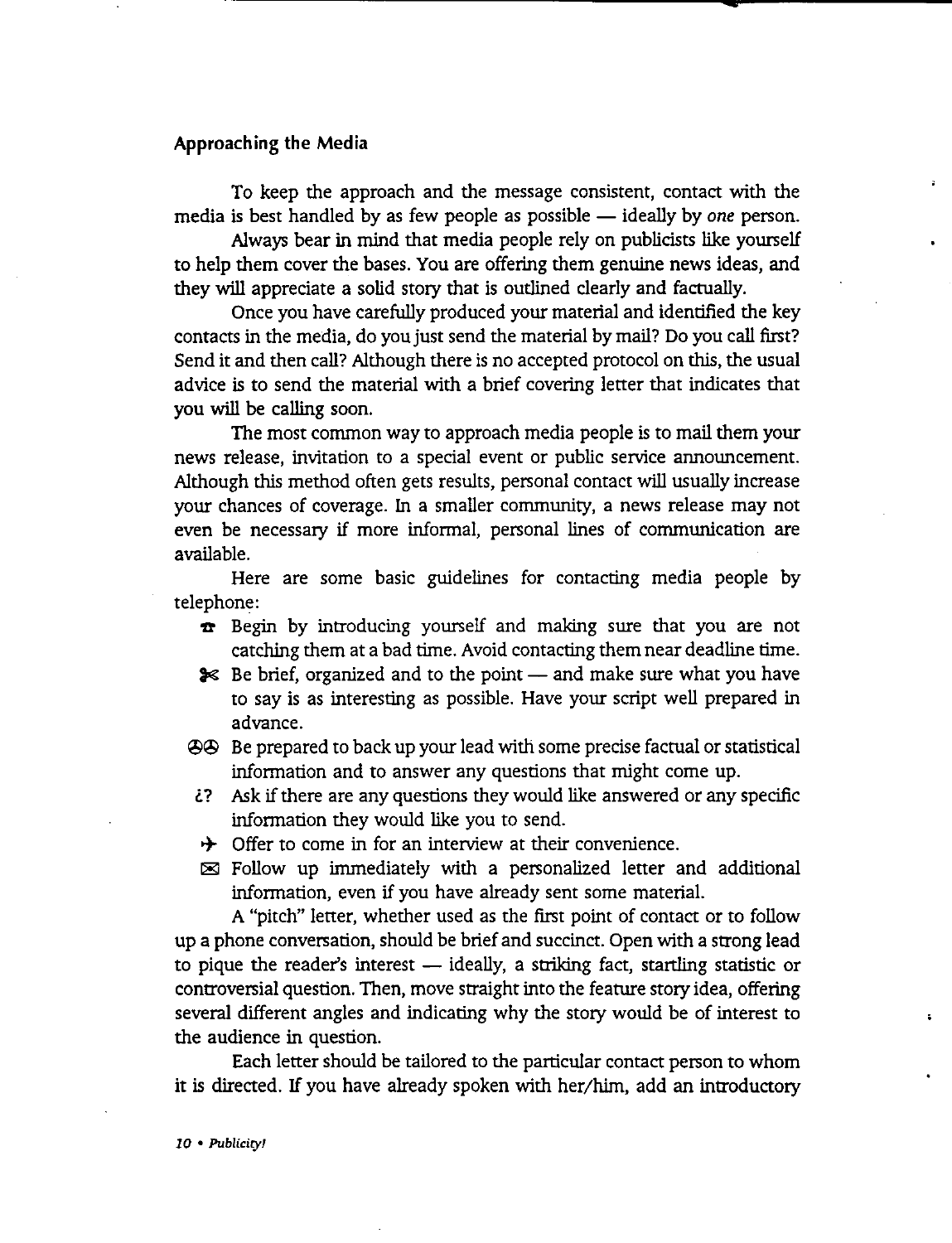line referring to your conversation. Be sure to send your letter to a particular named person or, failing that, to the appropriate position (by title). To avoid unnecessary confusion and so to maintain good relations with the media, it is a good principle to clearly indicate to all involved if you are sending the same material to more than one representative of the same paper or station.

Whether telephoning or presenting your material in person, you need to be persuasive, persistent and friendly, but never overly aggressive. Once personal contact has been made, the usual advice is to wait and see.

Editors and program directors always appreciate getting advance notice of stories or events that may interest them, although material submitted too far in advance stands a good chance of getting lost. It is generally advisable to send an advance notice, followed by a second notice as a reminder closer to the actual date.

To increase your chances of obtaining valuable feedback, include a selfaddressed, stamped reply card with your publicity materials, especially if your only contact is by mail. Ask people to check boxes to let you know:

 $\Box$  if and when they used the piece;

 $\Box$  if they would like more information by mail;

 $\Box$  if they would like you to call them to give them further information.

If reporters are covering a special event, they will welcome handouts that give details of the program, including the names and phone numbers of those responsible and the text of important speeches.

Call a news conference only if you have something of regional, national, or international significance to announce.

And, finally, it is always a good practice to express your appreciation of good coverage by sending a thank-you note to the reporter or broadcaster with a copy to his or her superior. If possible, try to include information about community reaction to your item that you received.

#### **Getting into print**

For publicity at the local level, newspapers are likely your best bet. There is scarcely a city, town or neighbourhood that is not covered by at least one newspaper, and almost everybody reads them. While more and more people look to radio and television as their major source of hard news and current events, they continue to rely on newspapers for local news and human interest stories about people and events in their community.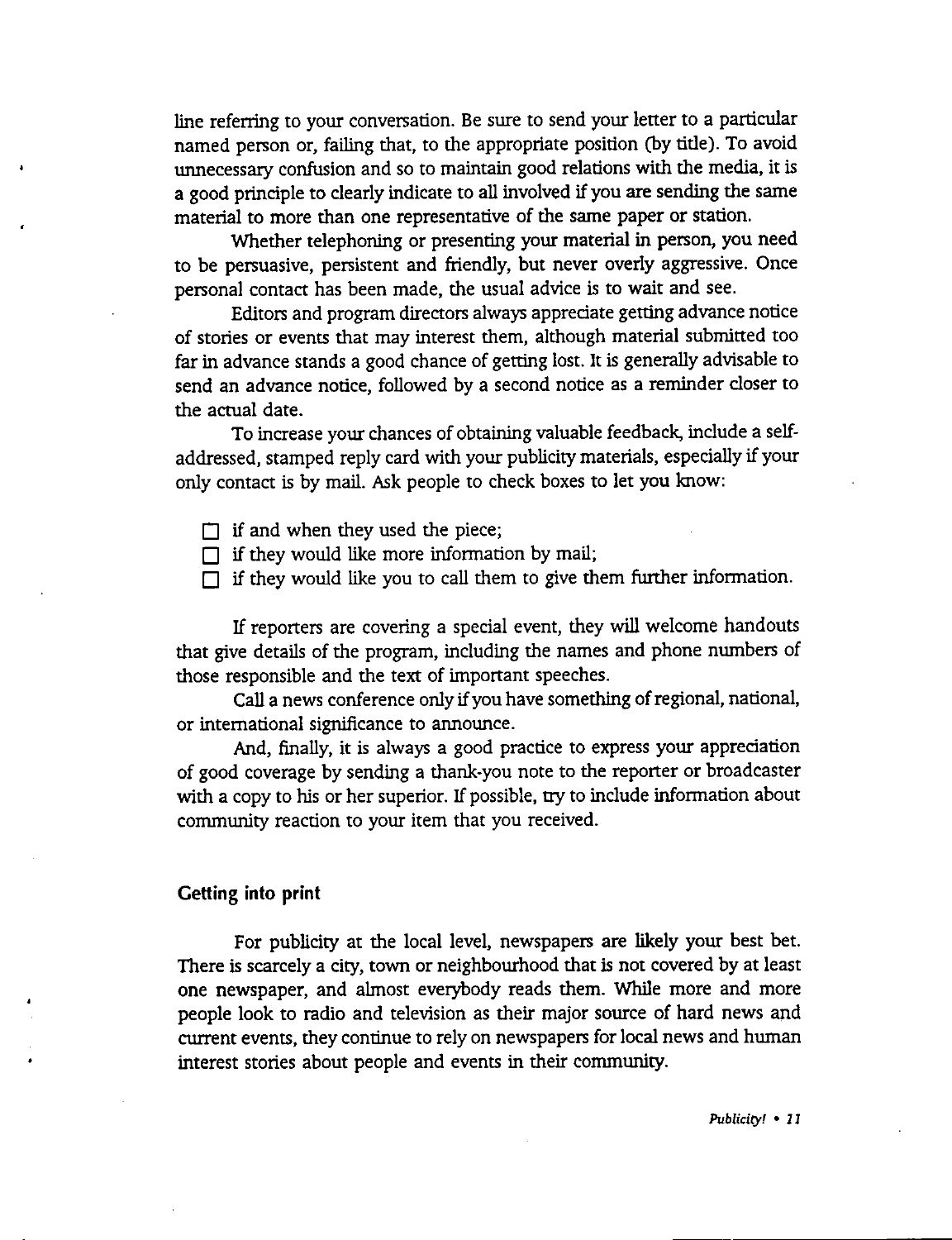The demand for interesting information and good local news stories needed to fill a newspaper is almost insatiable, particularly in a weekly or monthly dedicated to community news. Names of local people and local organizations are magic words in your hometown or neighbourhood press (for example, a local citizen who is being honoured for volunteer work or a major event sponsored by a community organization).

Newspapers also offer the opportunity for in-depth treatment of a subject. With the larger papers, you will have to be aware of which particular section of the paper might be most responsive to and effective for your story.

For example, the business section might be appropriate to highlight a corporate volunteer program or an outstanding member of a volunteer board. The family section may be a good place to profile volunteers who work with children or advocate for children's rights. The lifestyle or living sections often deal with social issues and usually contain longer feature articles. The sports section might carry an article on volunteers who coach little league teams or a well-known sports figure who does a great deal of community service.

One of the most widely read sections of a newspaper is the letters to the editor column. These letters usually raise new points about issues in the news, direct attention to a problem, or respond to a column or editorial. Since most papers publish letters from their readers, a letter to the editor of your local paper is one effective way of getting an issue-related message before the public.

While a small paper may print a letter that simply announces National Volunteer Week and thanks community volunteers, you have a good chance of having your letter printed in any paper if you can tie your purpose to a an issue current attracting interest in your community. A letter to the editor should be brief, clearly written and focused.

You might also consider a newspaper op-ed (i.e., an article in a special section opposite the editorial page) which can also be used to give public applause for outstanding achievement. While gaining editorial support may be **a** challenging feat, this is an excellent way to gain public attention and support. Try writing to ask for a meeting with a member of the paper's editorial board.

**Ask** editors about the advisability of submitting photographs of your events or about the possibility of them sending a photographer.

Remember that the range of local print media in a community extends beyond daily, weekly and neighbourhood newspapers. Many communities have a variety of additional papers that are regularly read by significant sectors of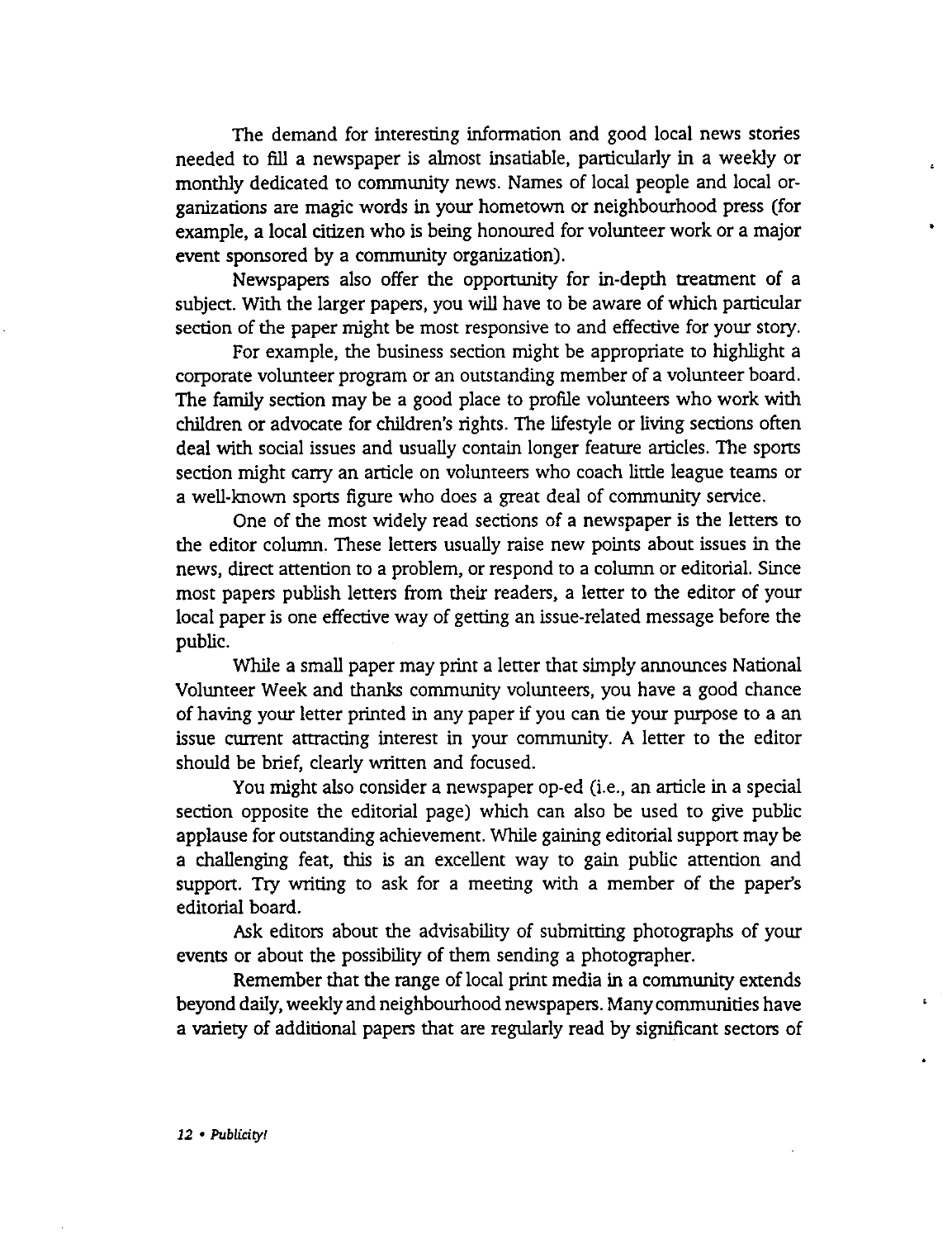the community and should thus be reviewed carefully. These include:

- community magazines and newsletters
- "shoppers" which are supported by advertisers and given out free of charge
- newspapers targeting a specific ethnocultural community
- college and university newspapers
- newsletters of service clubs and other voluntary organizations
- religious newspapers and newsletters
- newsletters published by a local company
- major dailies from other cities that circulate in your community and might be interested in providing special coverage for outlying areas
- • newsletters circulated by the municipal government or local politicians.

#### **Getting on air**

The potential of radio and television coverage in a given locality varies according to the population served and the practices of the station. The electronic media usually have more smaller but more definable target audiences than newspapers. Since radio programming is cheaper to produce and requires less preparation, it is generally easier to get on radio than on television with PSAs, interviews, talk shows and the like. The best stations or programs to target are those that pride themselves on!a high profile within the community.

In considering radio or television as a medium for your message, it is important to keep your material immediate. A good test of immediacy is whether you can work the words ''today", "yesterday" or ''tomorrow'' into your material.

The following avenues offer an opportunity for on-air coverage during National Volunteer Week:

- public affairs programs (e.g., feature interviews with an outstanding volunteer receiving an award, an expert in trends and issues in volunteerism, the coordinator of a major special event)
- public service announcements
- news programs featuring local news
- editorials
- call-in or open-line shows.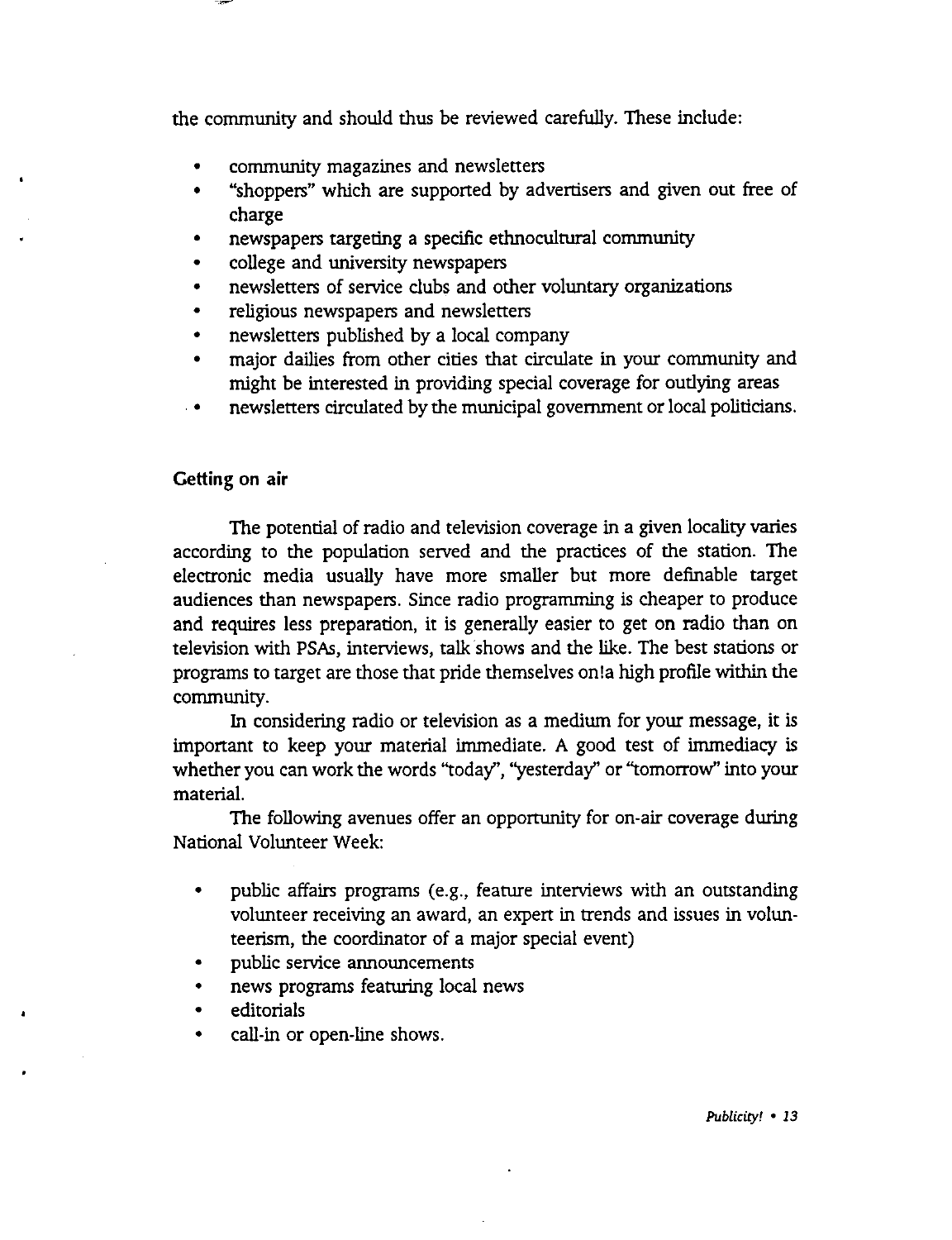Because resources and priorities differ greatly among stations, it is a good idea to make direct contact with the program director (or the public service director in a larger station) to learn firsthand what kinds of community service activities the station supports and what other types of programming might be appropriate outlets for promoting volunteerism.

If you are interested specifically in news coverage, the news director is your best contact at the station. Most radio and television news programs have assignment editors who decide what stories will be covered. The credits at the end of the show will indicate their names.

Some local radio and television stations are willing to take up a particular cause as part of their public service commitment. This might involve • sponsoring a special event or devoting a larger than usual amount of airtime to a cause during a specific period. Some radio station will offer services free of charge or at reduced rates to a voluntary group to produce a public service message.

A very effective, and often achievable, opportunity for radio and television coverage lies with the established personalities on public affair programs, talk shows and news programs who have built-in audiences.

Another form of corporate support is for the station to lend the name and prestige of station personalities to community events as honourary chairperson, keynote speaker, and so on. However, a possible disadvantage of aligning your activities too closely with one station is that the rest of the media may chose to downplay or ignore your promotional efforts.

In addition to commercial stations, campus radio stations are an important media resource to consider. As these stations are nonprofit, community service undertakings and tend to function largely with the assistance of volunteers, they may be very sympathetic to the goals of National Volunteer Week. Also, cable television and local non-commercial radio are part of the growing community-access phenomenon in the broadcast field and should be investigated.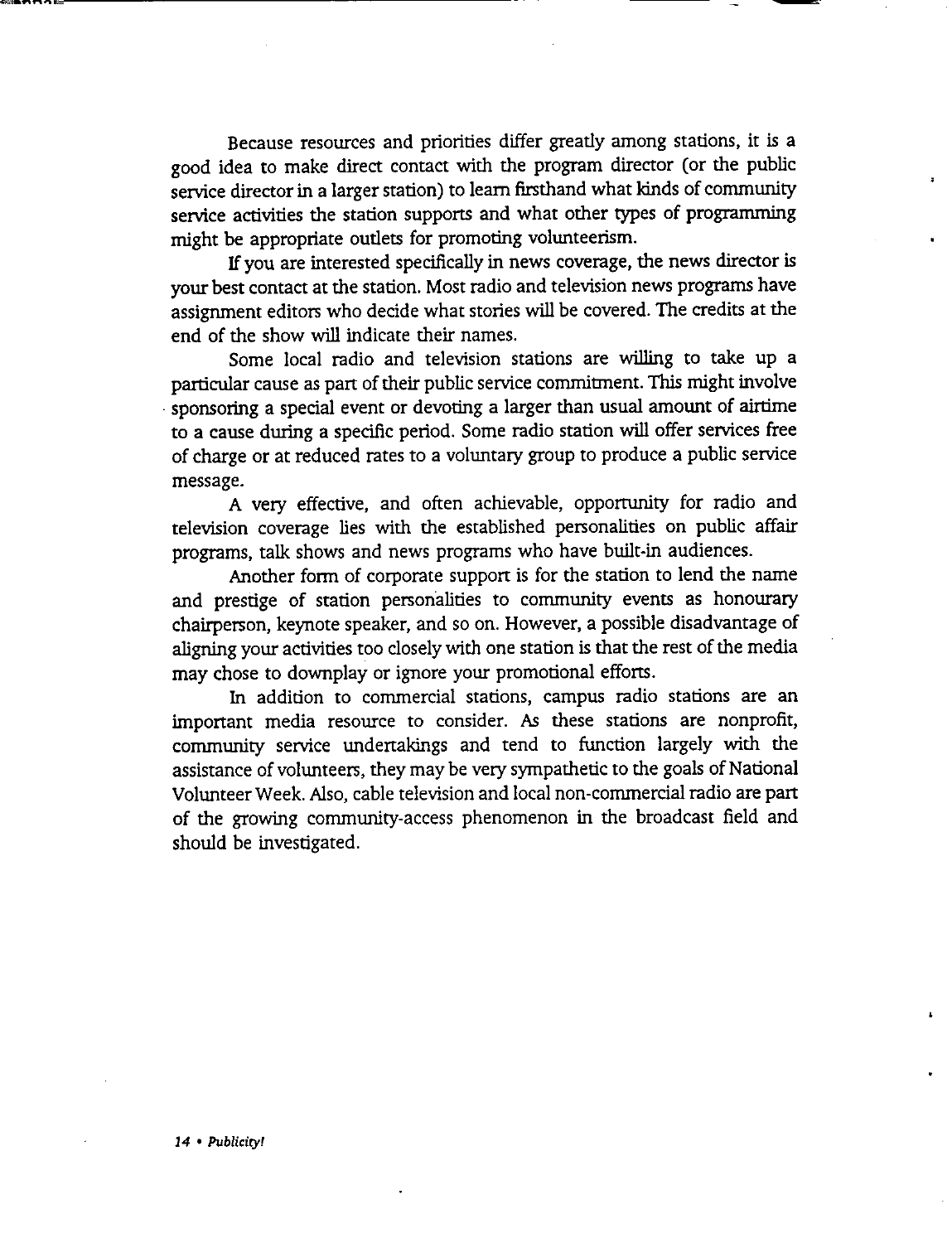# **THE MECHANICS OF PUBLICITY MATERIALS**

#### **The Basics**

There are certain style and presentation requirements that you should observe when submitting news releases and other publicity material to the media. Here are the main points to remember:

- Your material must be written clearly and concisely, typed neatly and reproduced cleanly.
- Keep the text objective. Personal opinions and editorial comments should take the form of a direct quote from a key person.
- Strive for absolute accuracy; proofread carefully and double check the spelling of names, figures and facts.
- Always give the name, telephone and fax number of the contact person and the issue date.
- Use standard letter-size, white paper. Type in a standard font, doublespaced with wide margins (so that your text is easy to read and edit). Type or photocopy on only one side of the sheet.
- Use letterhead paper or create a masthead for your material to make it easily identifiable and give it a professional appearance (your organization's logo or the NVW logo). This can be done using desktop publishing.

Writing publicity materials for the media also requires a knowledge of several different formats, each of which serves a particular function.

#### **Preparing your news release**

Your release should start with a heading that gives the name and address of your organization. Instructions for the release should appear in the

*Publicity/* • *15*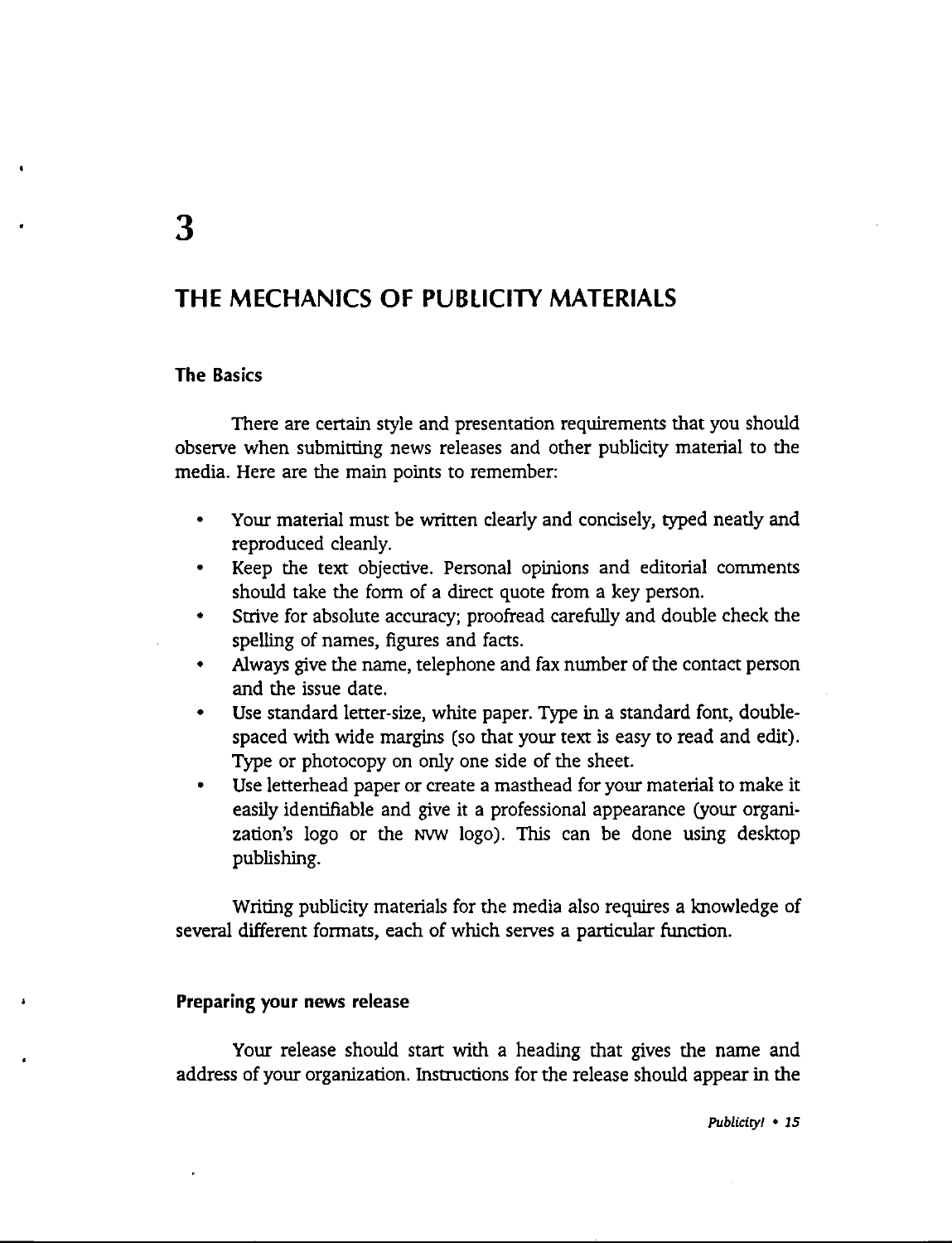upper right-hand corner (e.g., "RELEASE ON SATURDAY, APRIL 25" or "FOR IMMEDIATE RELEASE"). The name and telephone number (preferably both business and home numbers) of the contact person should appear at the bottom on the left side, with the date on the right. A typical news release for a special event will also identify a special speaker, celebrity or a member of your organization such as the president or event chairperson.

A well chosen headline will give the readers a quick overview of the story being communicated and pique their interest.

Your news release should be structured in what is known as an ''inverted pyramid" to help busy editors or news directors spot the vital information easily and decide quickly whether they are interested in the stoty. The crucial information goes at the beginning so that editors can shorten the piece from the bottom up.

The first, or lead, paragraph provides the most important facts, generally in one or two sentences. The lead is developed in the body, generally in one or two paragraphs, giving additional information in descending order of importance. The release should end with brief paragraph that sums up or contains additional details of lesser importance.

Use the time-honoured formula to present your story: ''who", "what'', "where", and "when" and possibly also "why" and "how" (but not necessarily in this order). Most of these points will go in the lead paragraph. Then, give prominence to the most important element (for example, the "who" if a well known person is involved and the "what" if it is an unusual or first-ever type of event). A good news release will sound as if its has been lifted from a newspaper.

Keep your news release clear, concise and brief. Use simple, direct language, relatively short sentences and paragraphs, and active verbs. Use adjectives and adverbs sparingly. Make every word count - and give it punch.

Ideally, a news release is a single page; it should never be longer than two pages. If your release goes to the second page, number the pages and put "MORE" at the end of the first page and add a few words at the top of the next page that identifies the release. Wherever possible, end the page with a complete paragraph. To indicate the end of the release, add "END", " $# # #"$  or "-30 -" in the centre of the page as the last line.

If more than one major event is planned, prepare a different release for each event and send them separately to your media contacts.

It is a good idea to read your news release aloud to test it for an on-air reading. Make sure there are no words that are difficult to pronounce or awkward phrases. Ideally, a news release written specifically for the broadcast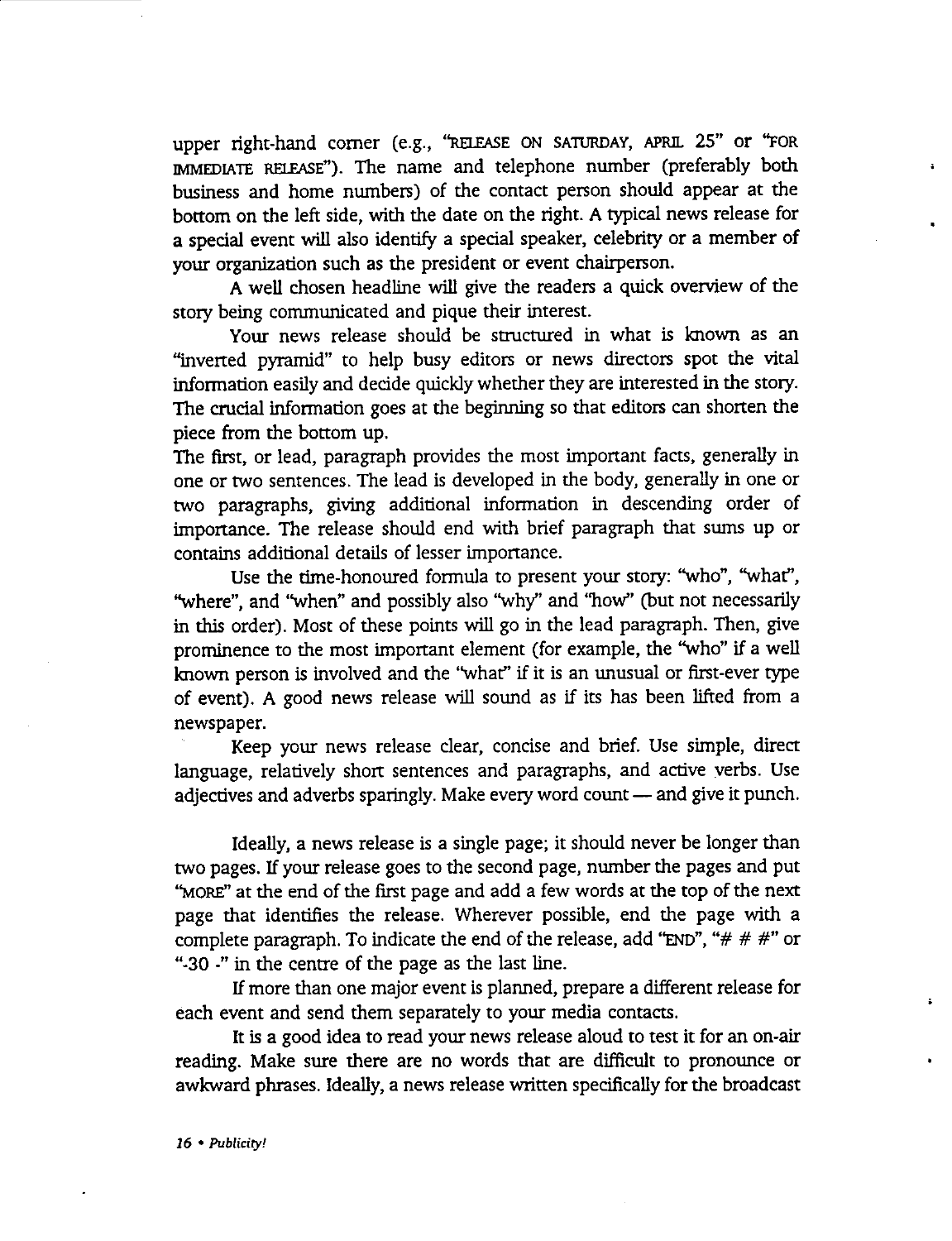media is desirable to ensure that it is written for the voice rather than the eye (i.e., has a conversational tone).

Depending on the type of announcement, a photograph might increase your chances for publicity. For example, a Sx7 inch black and white glossy of volunteer award winners, with a caption identifying the individuals from left to right, might be effective when sending an announcement to the local print media.

**A** news release should normally arrive about seven to ten days prior to . the event.

#### **Preparing your media advisory**

**A** media advisory presents only the basic facts in a one-page, doublespaced format:

- ✓ the name of the organization
- $\checkmark$  the name of the event
- $\checkmark$  the date and place of the event
- ✓ the name and telephone number of the person to contact for more information.

Since a media advisory is intended to alert the media to an up-coming event or special week, it should be sent out well in advance (about four weeks). If you are not following up with a news release, you should send out a second notice about two weeks before the event or special week.

#### **Preparing a feature release**

A feature release is creative writing with an informational or editorial purpose. An effective feature release requires a sense of the dramatic. The story should be told with style and verbal impact.

The headline must capture the reader's attention. A strong opening is as important here as it is in a news release, and so is the ending. The piece opens with an interesting paragraph and then develops the theme through the body of the text. The final paragraph is more than a summary; it is the clincher. A one-liner, a powerful quote or a short anecdote can make either a strong beginning or a strong close.

A typical feature story about an award winner, such as the recipient of

*Publicity!* • *I* 7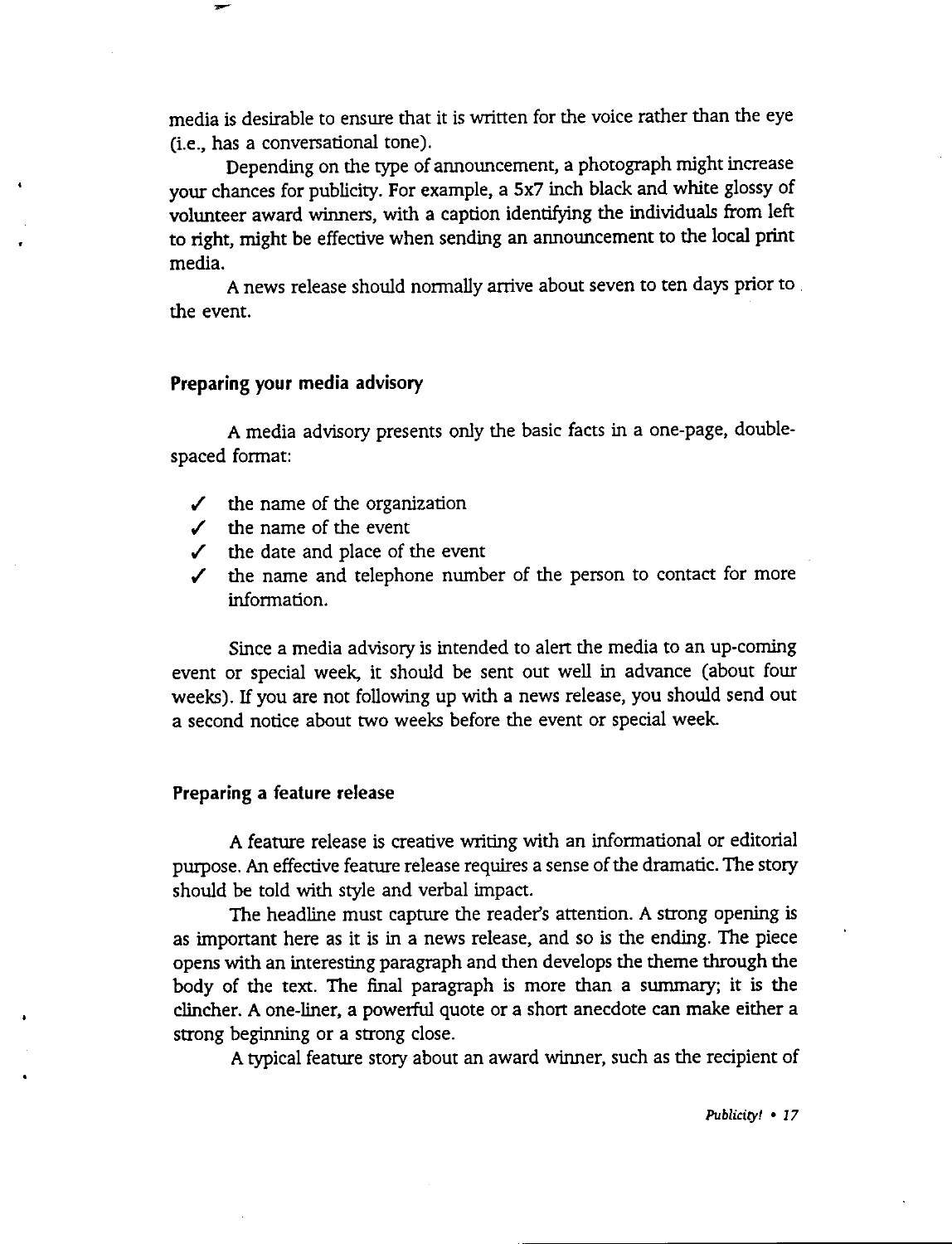a distinguished volunteer award, would include information on the person's history with your organization, and community involvement, as well as on family and/or professional life. The text should be accompanied by a 5x7 inch black and white photograph of the individual with a typed caption. If possible, this should be an action shot showing the individual volunteering.

 $\mathbf{r}$ 

Never send the very same feature story to competing newspapers or competing stations. Rewrite each article with a different slant and with quotations by different people. Since each article is then unique, you are able to mark each one as "EXCLUSIVE TO (name of media outlet)".

A feature release that is tied to a specific time frame, such as National Volunteer Week, should arrive at least two weeks ahead of time. In the case of a follow-up story that focuses on the success of an event, it should be handdelivered or faxed immediately after the event.

#### **Placing PSAs to your best advantage**

A public service announcement (PSA) is usually run in off hours since advertising is sold for primetime periods. Nevertheless, they still reach a considerable audience, and competition for airtime is keen. Since PSAS are short, some stations prefer to have their own announcers read them instead playing tapes.

Before you begin, it is best to check with the public service director or program director of your radio and television stations to find out whether they have any special policies about PSAS. Some stations reserve PSA time for ongoing activities and public education effons, and cover one-time events in a community calendar; others will use PSAS for single events as well.

Choose one main point and make sure that everything in the script supports, clarifies or elaborates on the main thrust. Try to find a strong lead that grabs the audience's attention. Conclude by telling your audience what you want them to do: come to your event, call you, think about the contribution that volunteers make, etc.

PsAS can be dramatic and do not necessarily follow the ''who, what, where, when, why" rules of the news release.

Timing must be exact. Scripts should be tested aloud with a stopwatch. Here's a guide to follow for length:

| 10 seconds  15-20 words   |
|---------------------------|
| 20 seconds  35-40 words   |
| 30 seconds  55-75 words   |
| 60 seconds  125-150 words |

*18* • *Publicity!*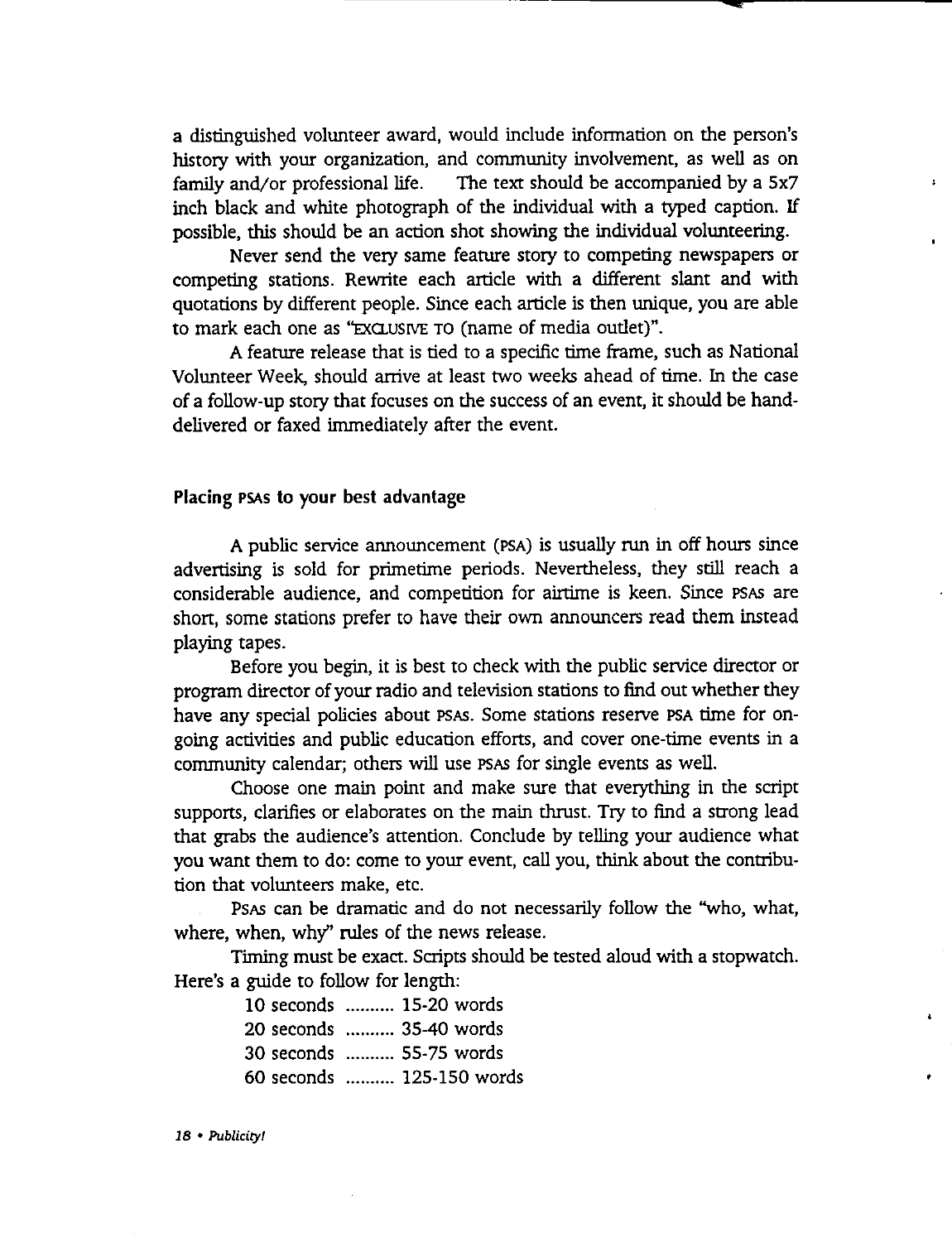Since not all stations use all of these lengths for their spots, you should find out each station's requirements. If a number of formats are used, it is a good idea to write spots of several different lengths to increase your chances for airtime. Always indicate the word count and the length at the beginning of the script.

When there are specific dates, such as with National Volunteer Week, these should be clearly noted on the PSA script and in the covering letter. Mark the date that you wish the announcement to be begin and the date at which it is to be stopped (e.g., "Use between April 20 and May 3, 1992" or "Use until May 3, 1992").

A printed script for on-the-air reading must be shon, clear and easy to read. Use simple, descriptive words. Provide a phonetic spelling for unusual names in parentheses following the names. Double or triple-space the text for easier reading. Print one PSA to a page using letterhead. Read you draft out loud to make sure it reads smoothly. You may use contractions (e.g., "don't'', "can't'').

Include your organization's name and address and the contact person's name and telephone number on all materials. Give a brief title to the PSA.

Since radio stations have well defined audiences, they offer the ppportunity for highly selective and specific PSAS. You may wish to consider a variety of different versions for different stations.

When you submit your PSAS, be sure to include a brief, personalized covering letter. Explain why the campaign, event or service you are coordinating is important, how it meets the needs of the people in the station's listening area, and when it is taking place. Include any background information you have prepared.

Deliver your PSA script well in advance of the date that you would like it broadcast. Since the time required to process PSAS varies from station to station (usually from two to four weeks), it is best to verify the lead time required.

#### **Community Calendar Listings**

Community calendar items are much shorter than PSAS. They usually running for 10 to 15 seconds and provide only the key facts. Since the lead time will vary from one to eight weeks, depending on the station's policy and size, it is necessary to check with the stations to find out their requirements.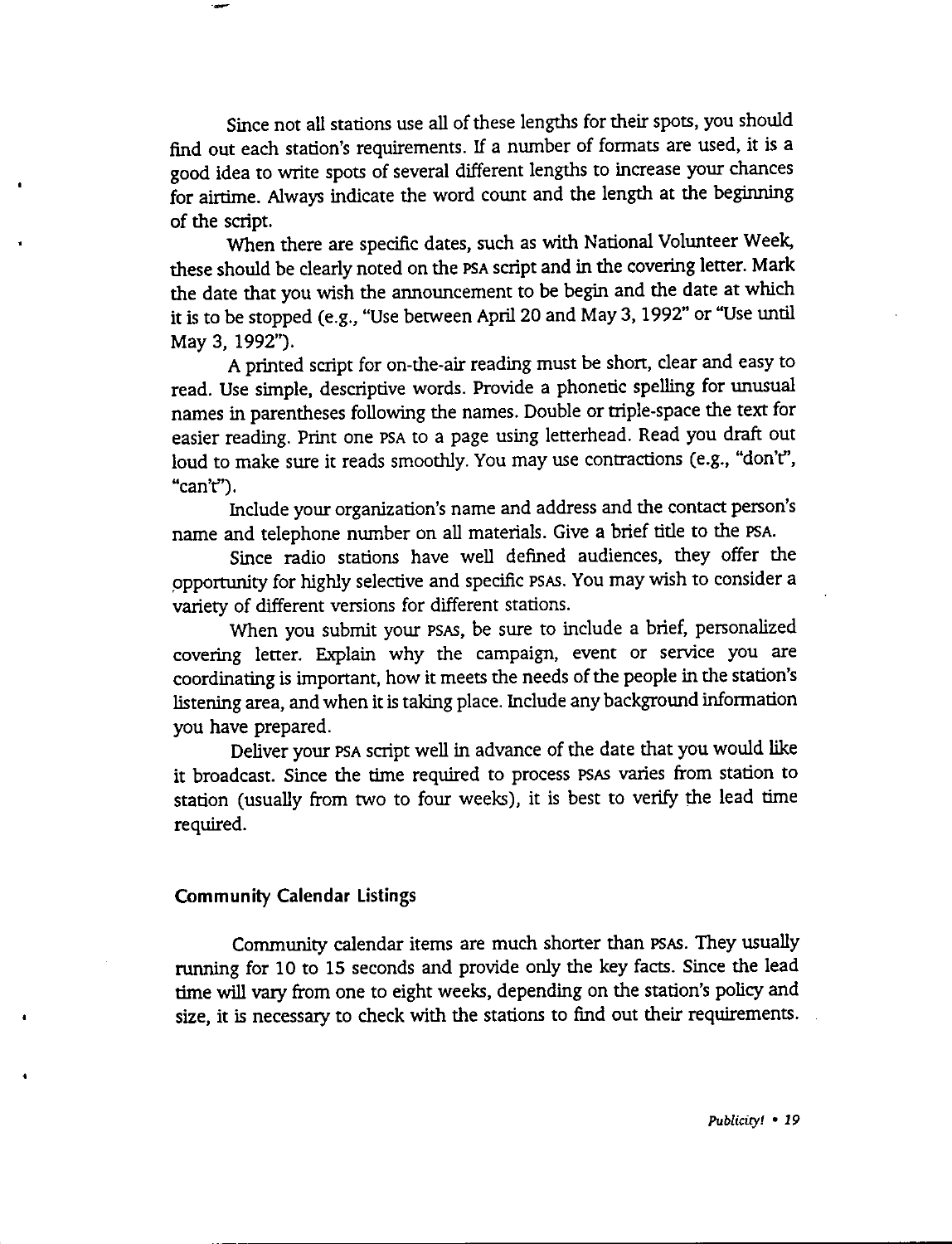# **APPENDIX**

•

SAMPLES OF PUBLICITY MATERIALS FOR NATIONAL VOLUNTEER WEEK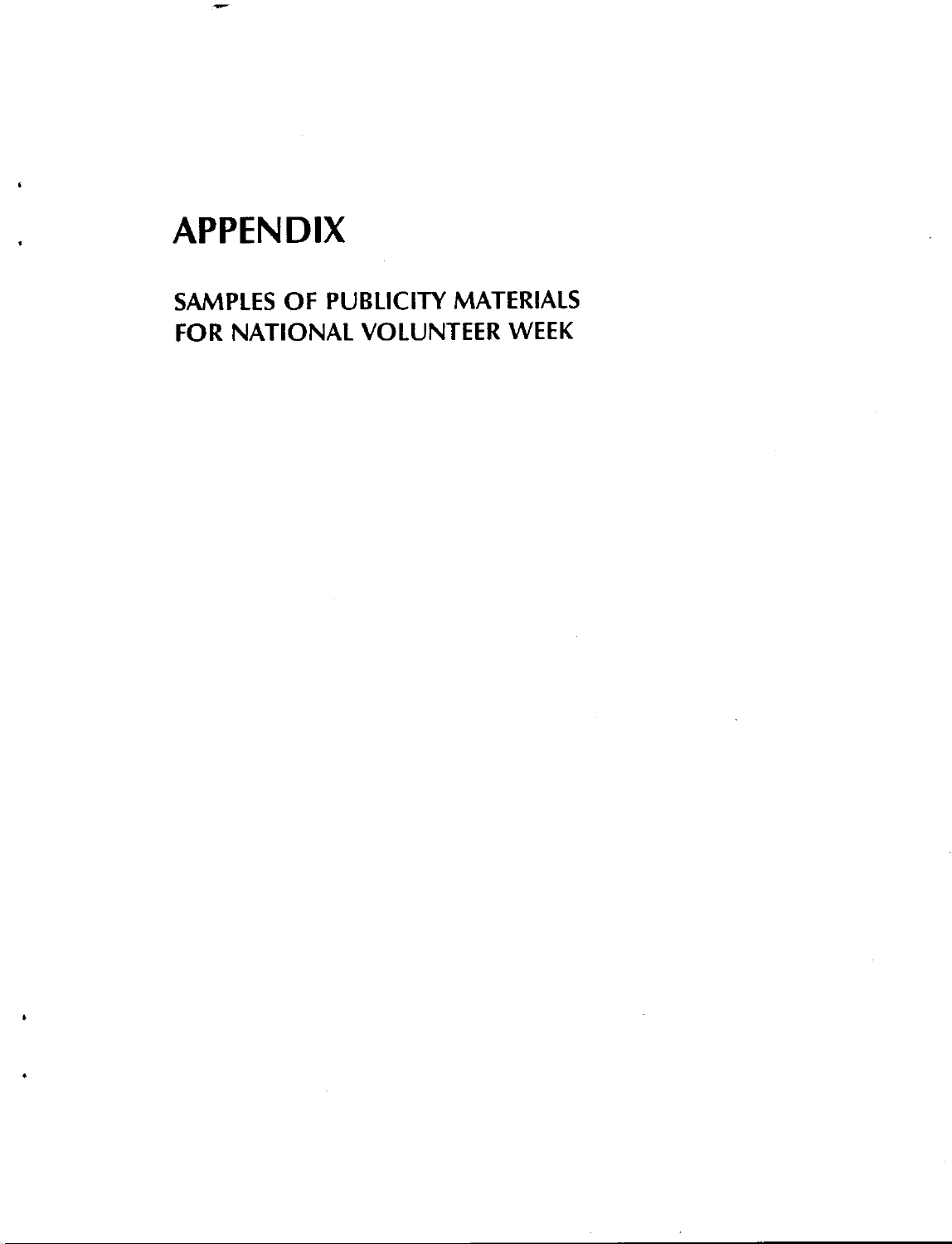## News releases

#### Sample 1 with format model

Anytown Volunteer Centre Anytown, Anywhere XOX OXO

#### FOR IMMEDIATE RELEASE

#### **ANYTOWN CELEBRATES NATIONAL VOLUNTEER WEEK: APRIL 26** - **MAY 2, 1992**

The Anytown Volunteer Centre, in conjunction with local voluntary agencies, has planned special activities to celebrate National Volunteer Week (April 26 to May 2).

**A** volunteer awards ceremony will take place at the City Hall, with Anna Chekhov of CJJJ Television as the guest speaker. (Anna **is a well known personality who has done extensive volunteer work in our**  community.) Local volunteers to be recognized for their outstanding efforts are: (identify the awards program and list the names of the **award recipients and the organization through which they volunteer).** 

During National Volunteer Week, Anytown Volunteer Centre will also be launching a pilot project that will enable disabled youth to **experience a wide variety of volunteer opportunities.** 

National Volunteer Week is a special week set aside to thank and honour the millions of Canadians who volunteer their services to help **individuals, communities and causes.** 

 $-$  END  $-$ 

**For further information, contact:** 

Ms. Mary Jane Doe Office: 765-4321 Home: 987-6543 FAX: 765-4322

April 10, 1992

*22* • *Publicity!*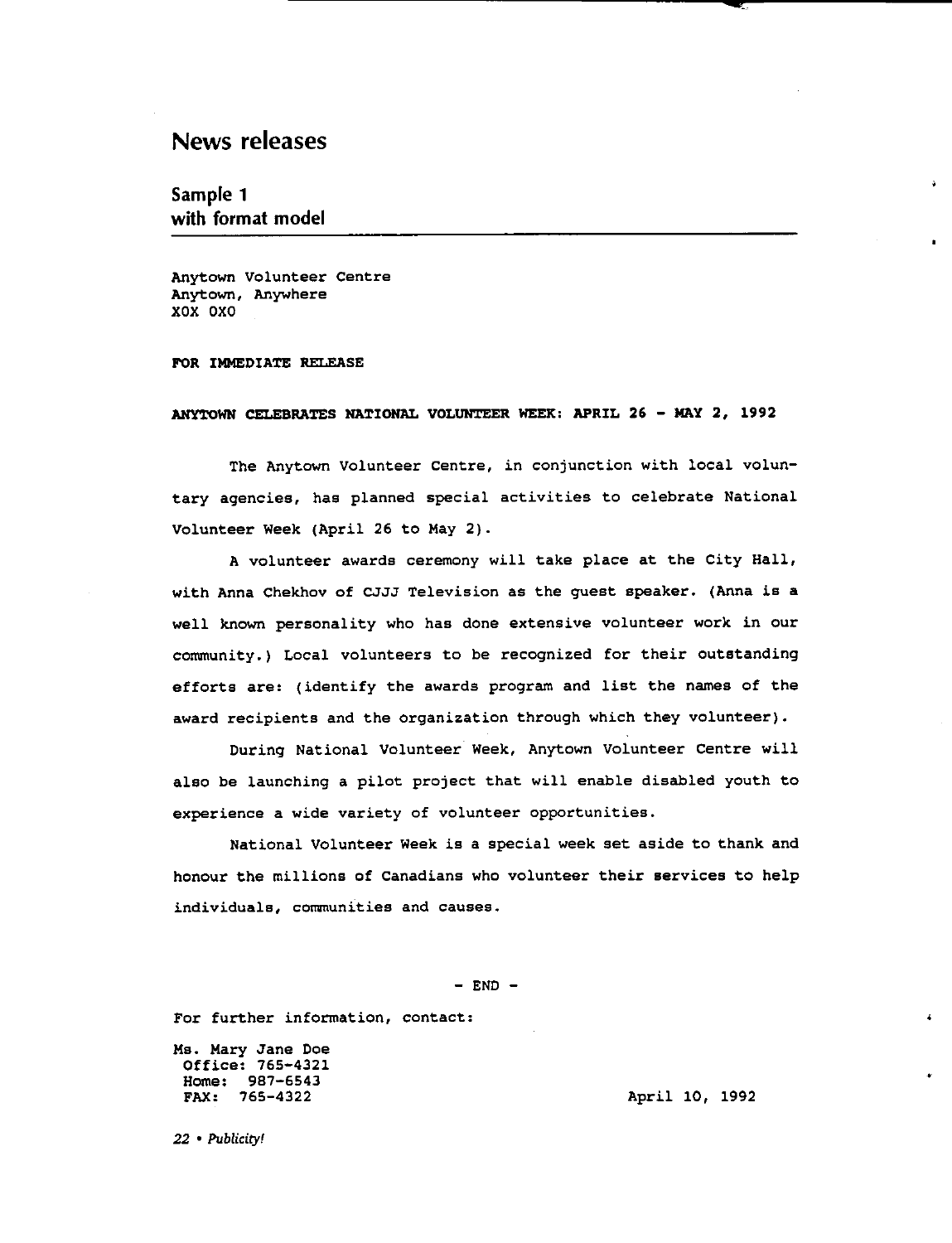#### Sample 2

•

#### **ANYTOWN TO HONOUR** ITS VOLUNTEERS

The week of April 25 to May 2 has been designated National Volunteer Week - **a** special time to thank and honour community volunteers across the country. All area residents are invited to take part in the special events to celebrate the Week in Anytown.

Volunteer Anytown will host a reception at the Canadian Inn on April 30 to honour all those who volunteer their time to our many **community organizations. The Anytown Board of Education and Volunteer**  Anytown are co-sponsoring **a** teen bike-a-then on May 2 to **raise** funds for **a** special volunteer-run program for disabled children. And the Anytown Little Theatre's dramatic production entitled 'The Board', a humorous look at life on a volunteer board of directors of a community **organization with controversial programs, will run from April 26 to 28.** 

According to Charles Wong, President of Volunteer Anytown, 'We know from a detailed survey carried out by Statistics Canada in 1987 **that 27 per cent of Canadians volunteer their services to voluntary**  organizations. And each of these 5. 3 million volunteers donates an average of 191 hours a year. Locally, this means that we have approx mately----- residents who volunteer to address such urgent needs as [cite examples that are particularly important to your community].'

**•tn economic terms the time donated to volunteering in Anytown**  each year has a dollar value of about \$---- [based on the average wage in the service sector]", Mr Wong continued. **"**During National Voluntee **Week, we hope to make the public much more aware of this enormous, though largely invisible, contribution to our community.•** 

**The local celebrations are part of a nation-wide observance of**  this special week which is coordinated annually by the 190 local **volunteer bureaux/centres across Canada to honour volunteers.** 

**For information on a wide variety of volunteer opportunities available in our community, please contact Volunteer Anytown at**  555-9999 .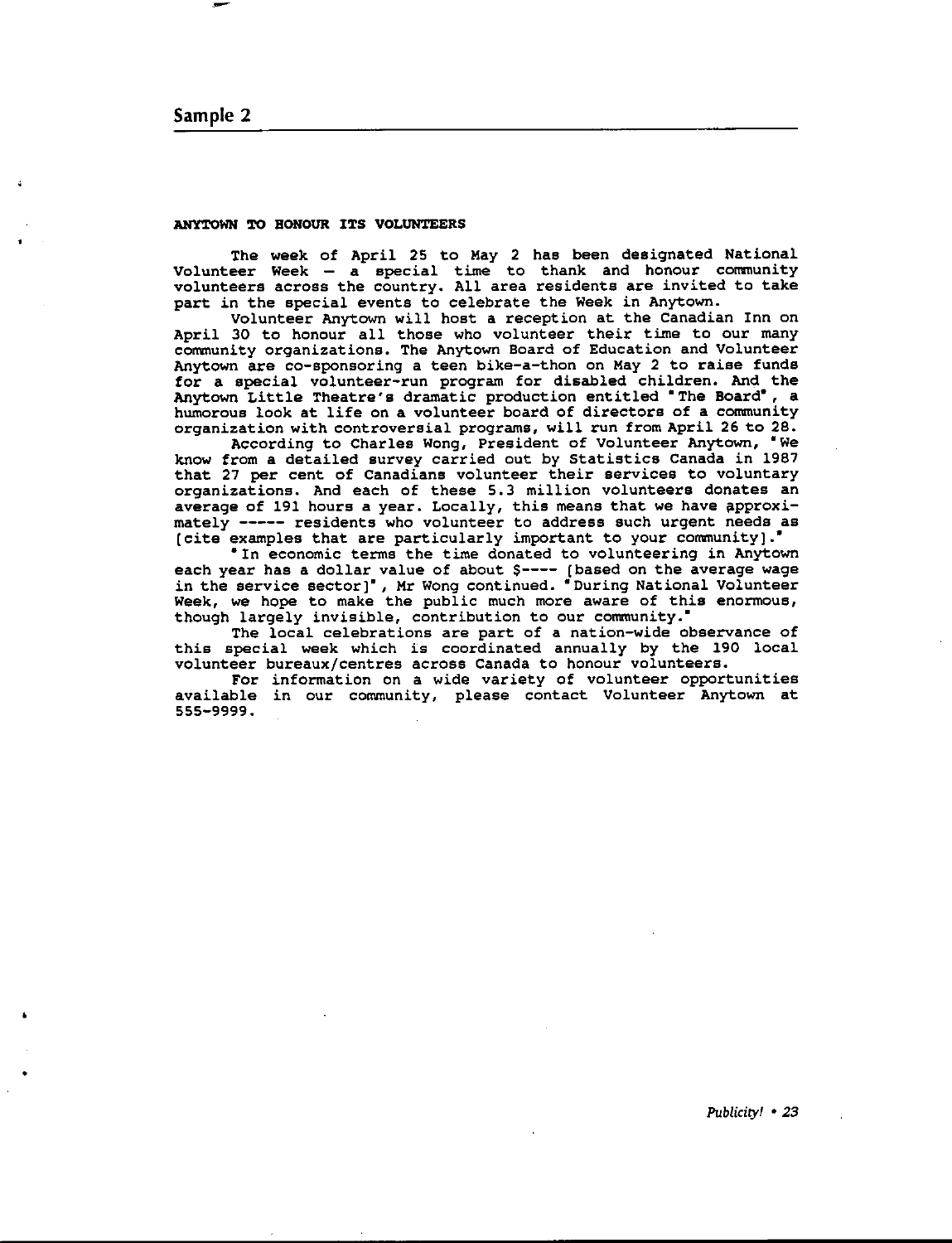#### **MAYOR PROCLAIMS** NATIONAL VOLUNTEER WEEK

"I am delighted to announce that Anytown will be joining com**munities across the country in celebrating National Volunteer Week from**  April 26 to May 2, 1992", said Mayor Melissa Dube. The Mayor issued a proclamation today to thank the many residents who volunteer their time to help others and to improve the quality of life in Anytown.

The Anytown Volunteer Centre has planned special activities to **recognize community volunteers and to celebrate National Volunteer**  Week. The Mayor will be hosting a reception to honour community volunteers at City Hall on April 28 at 8:00 pm, and the Mayor and the councillors serving the refreshments. An evening of fun and festivities for all residents of all ages will take place on May 2 at 7:00 pm in the Community Hall. Many voluntary organizations will have specia events during the Week to thank their own voluntee:

**•volunteers are involved in virtually every aspect of community**  life here in Anytown. They offer emotional support to terminally ill patients, coach little league sports teams, run our community theatre and are actively involved in so many other activities. Volunteers play **an essential role in ensuring that this community remains a great**  place to live. That is why it is so very important to public **recognize the work of our dedicated volunteers during National**  Volunteer Week  $-$  and to make all residents more aware of the scope of **volunteer activity here in Anytown•, commented the Mayor.** 

•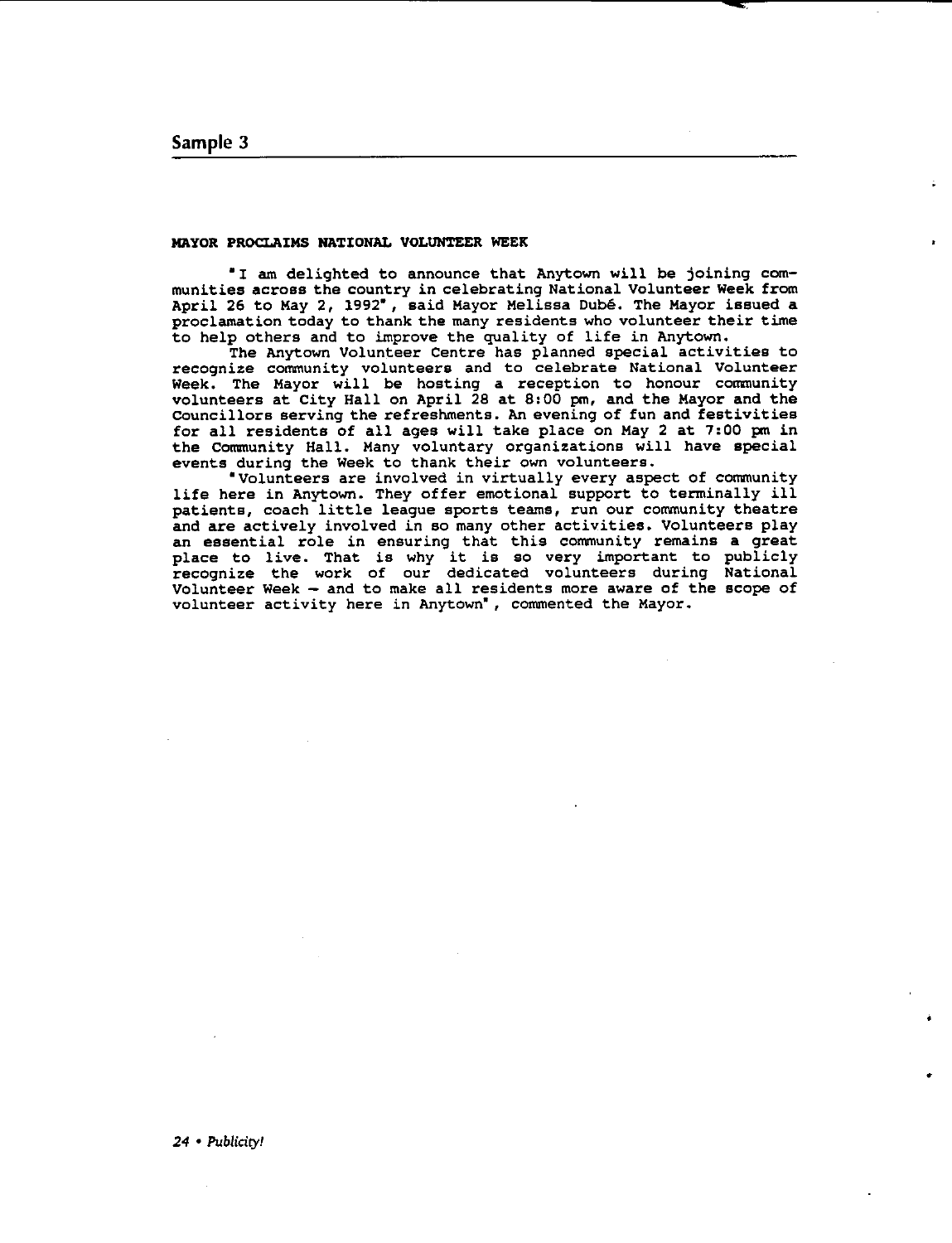## Public service announcements for radio

Sample of a 30-second PSA with format model

 $\blacksquare$ 

#### PUBLIC SERVICE ANNOUNCEMENT

ANNOUNCER'S COPY

- FROM: Volunteer Anytown Anytown, Anywhere xox oxo
- CONTACT: Mary Jane Doe (555-4321)
- TIME: 30 seconds
- LENGTH: 70 words
- TO BE AIRED: April 20 to May 2
- · **SUBJECT: National Volunteer Week 1992 April 26th to May 2nd**

Did you know that April 26th to May 2nd is National Volunteer Week?

During this special week, communities across Canada say thanks to their volunteers.

Why celebrate National Volunteer Week?

Because volunteers are the lifeline of Anytown - the vital link that holds our community together.

Without volunteers, so many programs and services upon which Anytown relies would simply cease to exist.

So, let's all celebrate National Volunteer Week!

... A public service of [station name].

Publicity! • 25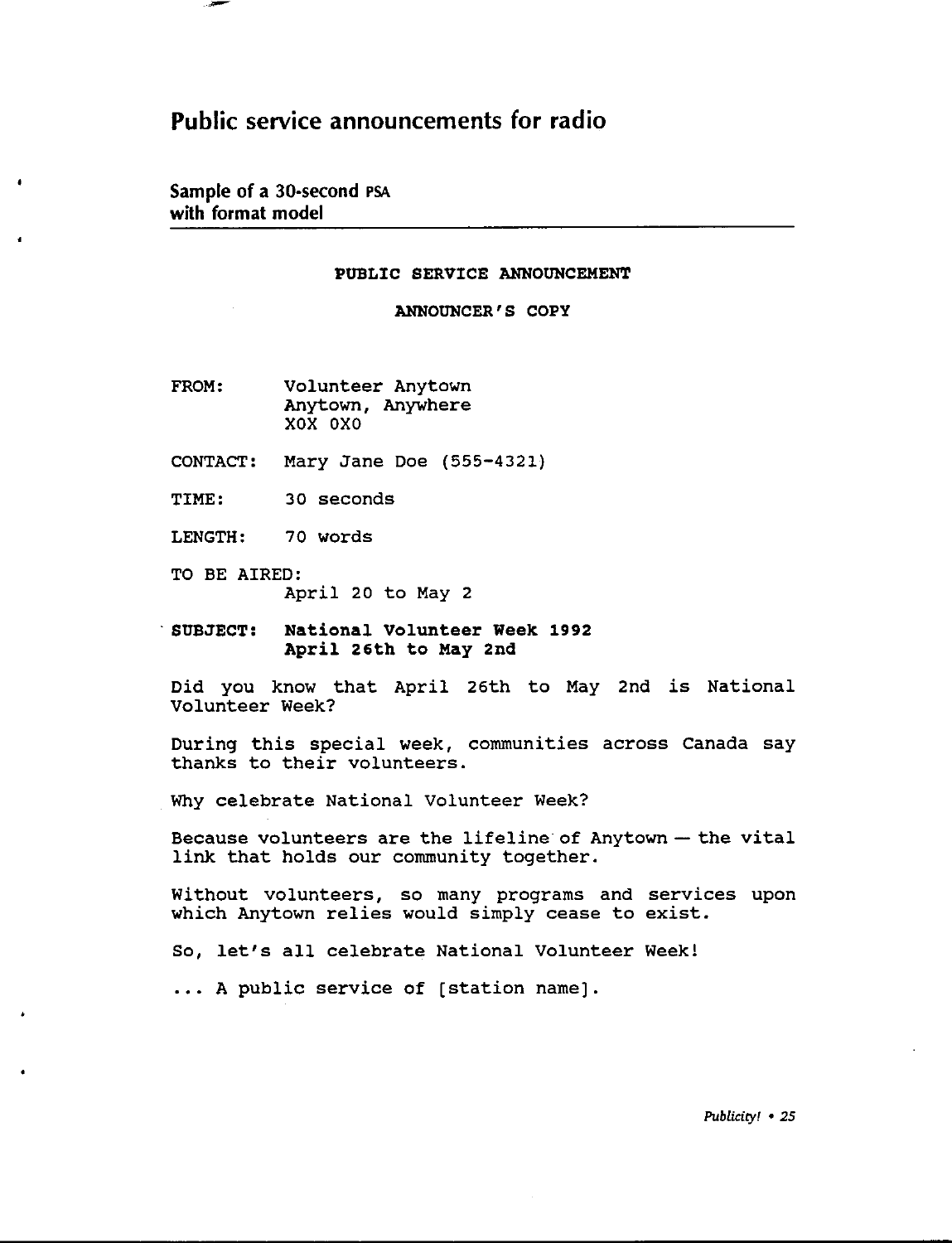#### Samples of 10-second PSAs

Volunteers - they really are the vital links that hold this community together. Let's celebrate National Volunteer Week!

This is National Volunteer Week. Thank you, volunteers! You make Anytown a truly great place to live.

ŧ.

April 26th to May 2nd is National Volunteer Week. Let's all say a big ''thanks" to Anytown's many volunteers!

It's National Volunteer Week - a chance for Anytown to thank all those who volunteer their time and services.

This is National Volunteer Week. Let's take time to thank Anytown's volunteers for the many services they provide.

It's National Volunteer Week. Let's have a big round of applause for Anytown's many dedicated volunteers!

#### Samples of 20-second PSAs

Who are the vital links that hold our community together? Volunteers! Why? Because they provide so many essential services that Anytown depends on. So, let's celebrate our community's volunteers. It's National Volunteer Week!

It's National Volunteer Week. Over 5,000 Anytownians do volunteer work. Stand up and be counted. For information on activities during National Volunteer Week or on how to become a volunteer, call the Anytown Volunteer Centres at 555-2222.

Did you know that April 26 to May 2 is a very special week honouring over 5,000 of Anytown's citizens. It's National Volunteer Week - a time to thank all those who volunteer their services to make our community a great place to live.

How many volunteers does it take to make a difference in someone's life? Just one! Imagine the impact that 13 million volunteers have on the quality of life in Canada. It's National Volunteer Week. Think about it!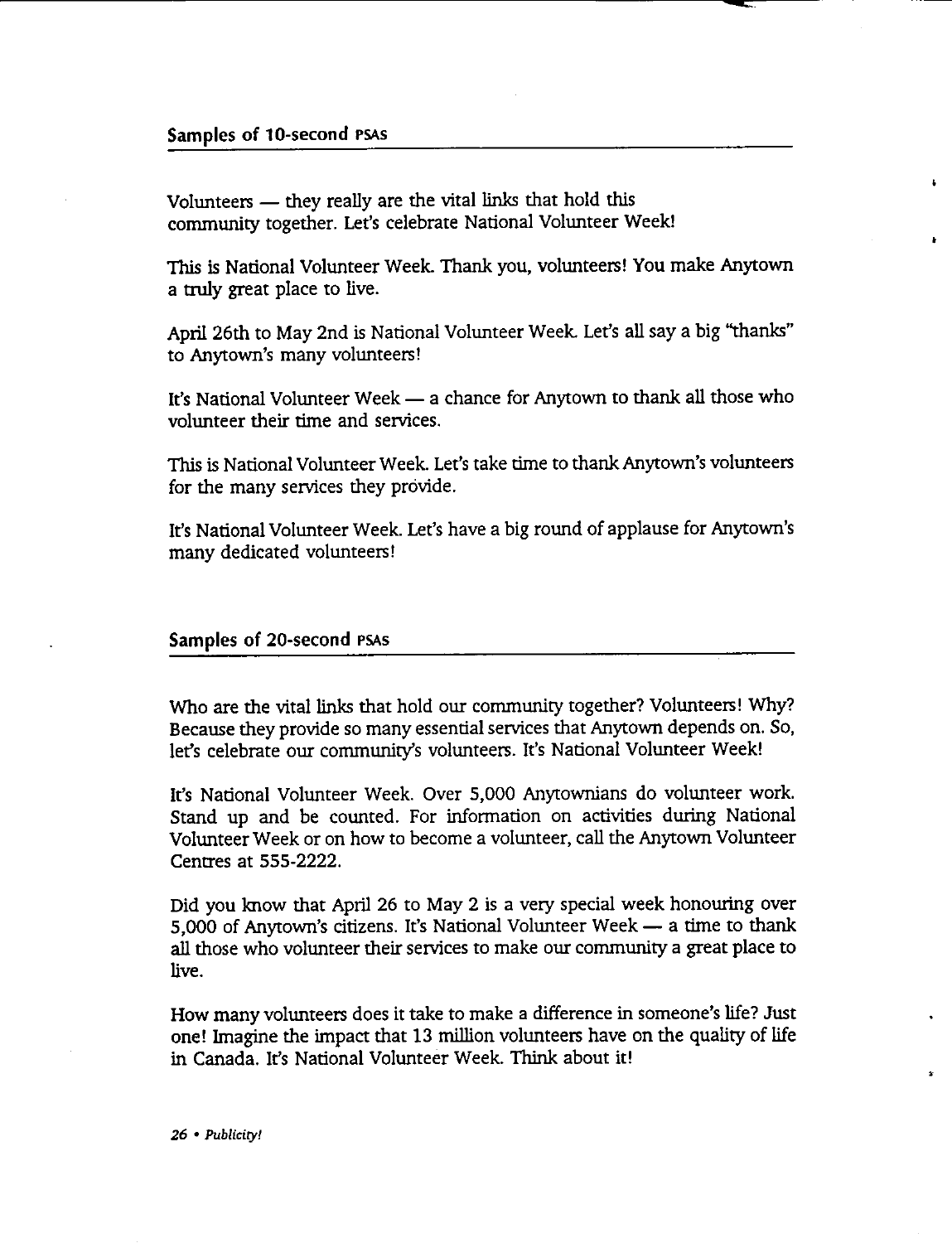--

•

Volunteers are people who care enough to invest their time, their talents and their energy to help make Anytown the best community possible. They work **in** food banks; they tutor children; they organize fundraisers for charity. And, they do so much more! During National Volunteer Week, think about what volunteers mean to this community.

Because an elderly woman has a special friend to share her life. Because a disabled boy has gained self-esteem playing hockey on a community team. Because a mother is now able to read stories to her children. These are just a few of the reasons why volunteers are so vitally important to life in Anytown. During National Volunteer Week, let's offer a public thanks to Anytown's volunteers.

Rain or shine, Anytown is going to have a big pany to honour its volunteers on April 26. This is the opening event of a 7-day celebration of National Volunteer Week. Are you a volunteer? Are you interesting in becoming one? Please join us on Saturday, April 26 at 2:00 p.m. at the Community Hall. For more information, contact the Anytown Volunteer Centre at 555-2222 .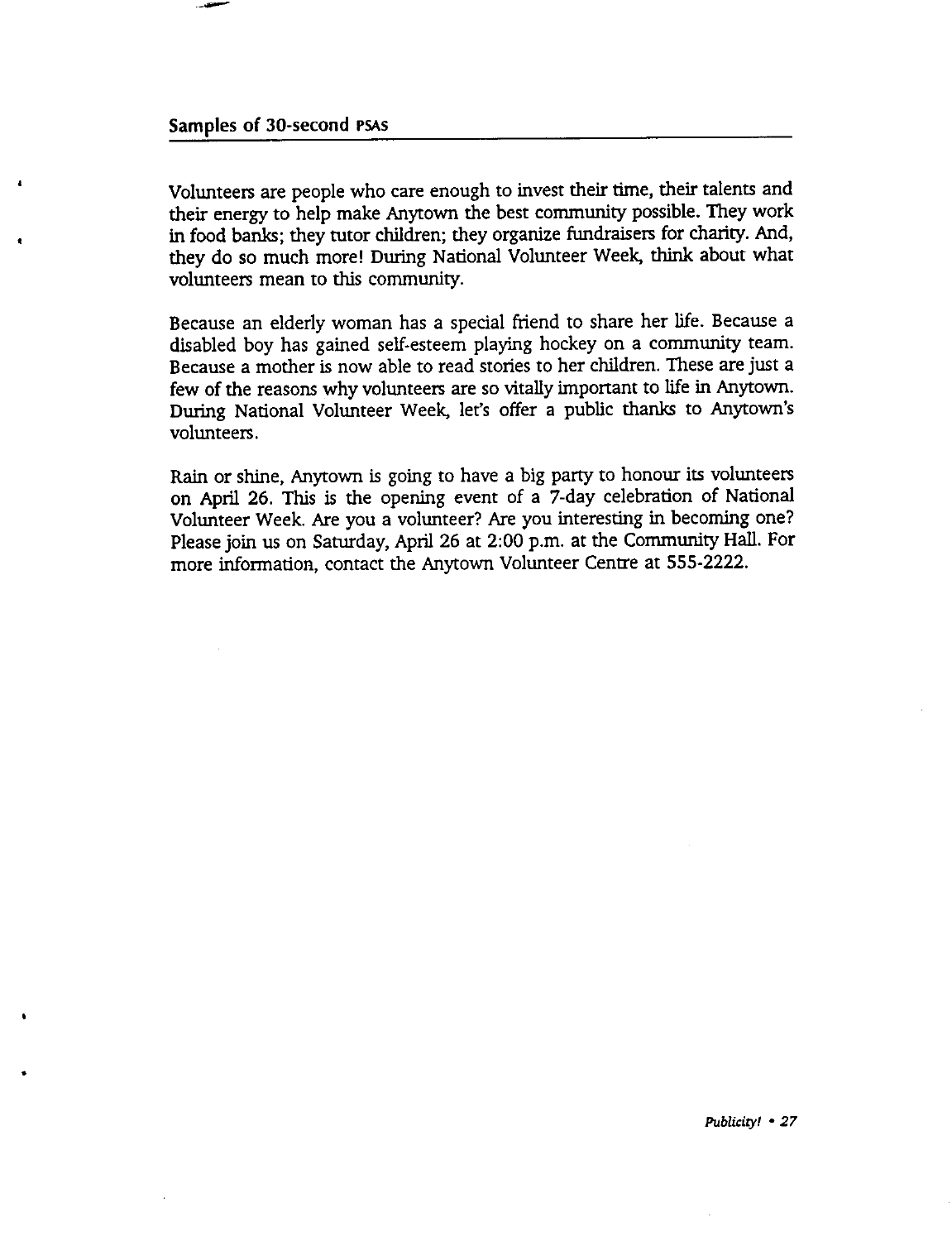# Fact Sheets for media kits

#### Sample 1



Â.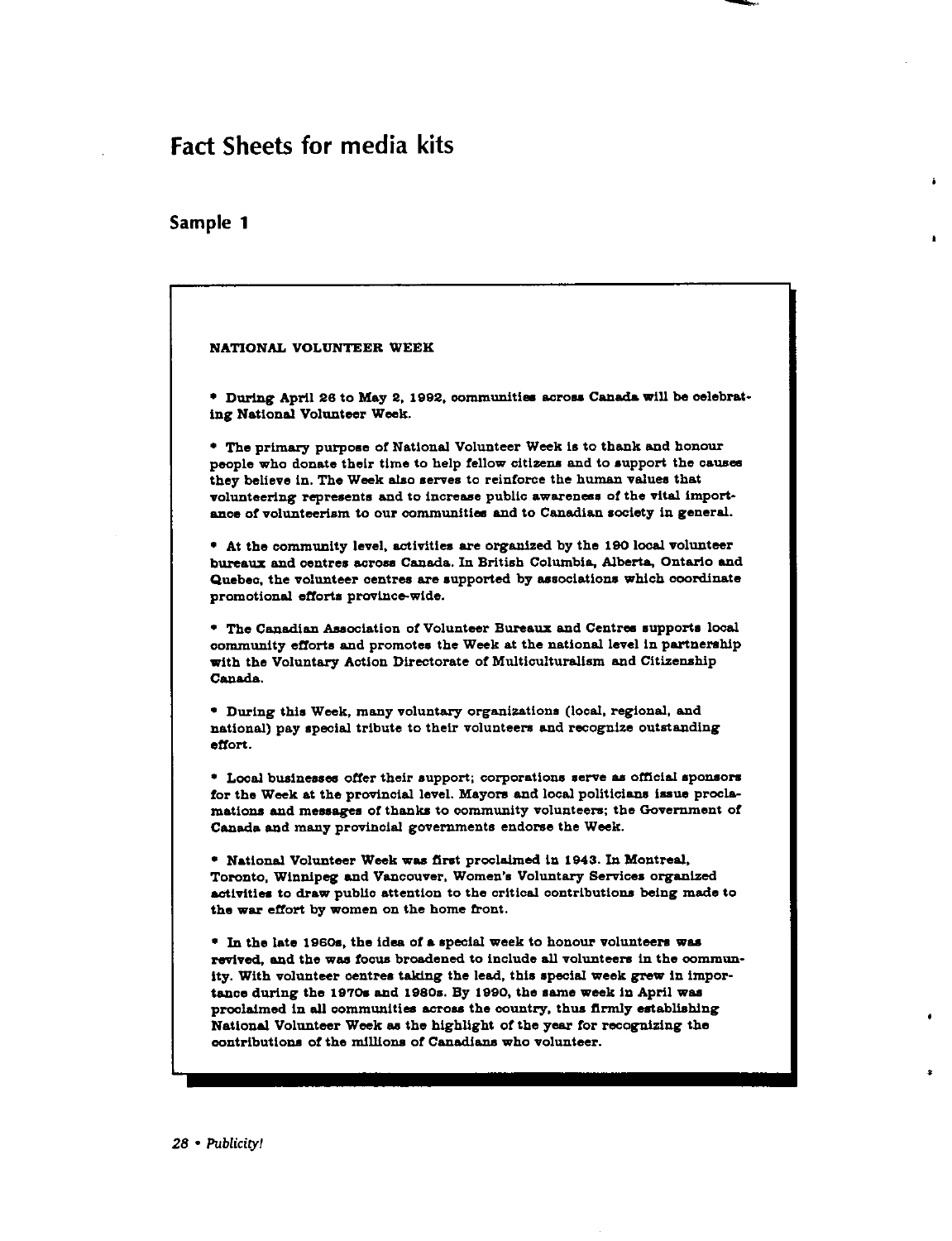#### Sample 2

•

#### VOLUNTEER FACTS

#### I, THE ECONOMIC **IMPACT** OF VOLUNTEERISM

\* Some 13 million Canadians do volunteer work, either on their own or through an organization; 5.3 million volunteer their time and skills to community groups and other voluntary organizations.

\* Canadians contribute over one billion hours in volunteer time each year to voluntary organizations  $-$  the equivalent of  $617,000$  full-time jobs.

 $*$  Translated into a dollar equivalent, the collective value of volunteer time is \$13.2 btllloa annually (baaed on the average wage in the aervice sector). Thia amount exceeds the wage blll ln major Canadian industries such as forestry, agriculture. or mining and oil.

\* Through volunteering, many Canadians gain new skills that can be transferred directly to the labour market.

#### II. CHARACTERISTICS OF VOLUNTEERS

- Women volunteer slightly more than men. although men who volunteer tend to put more actual houra in.
- Two-thirds of today's volunteers work outside the home.
- "Baby boomers" (35 to 44 years of age) are the most likely to volunteer.
- The average volunteer devotes 191 hours a year to volunteer work.
- The most common types of volunteer activity are: fundraising, organizing special events. providing information. visiting the siok and elderly. helping with childcare or homemaking services, serving as a member of a board or committee.
- The main reason people chose to volunteer is to help others in need or to support a worthy cause. Other considerations include wanting to do something satisfying and to meet new people.

SOURCES: Economic Dimensions of Volunteer Work in Canada (Secretary of State, 1890) and Giving Freely: Volunteers in Canada (Statiatlca Canada. 1889). both or which are based on the results of the 1987 National Survey of Volunteer Activity of Canada.